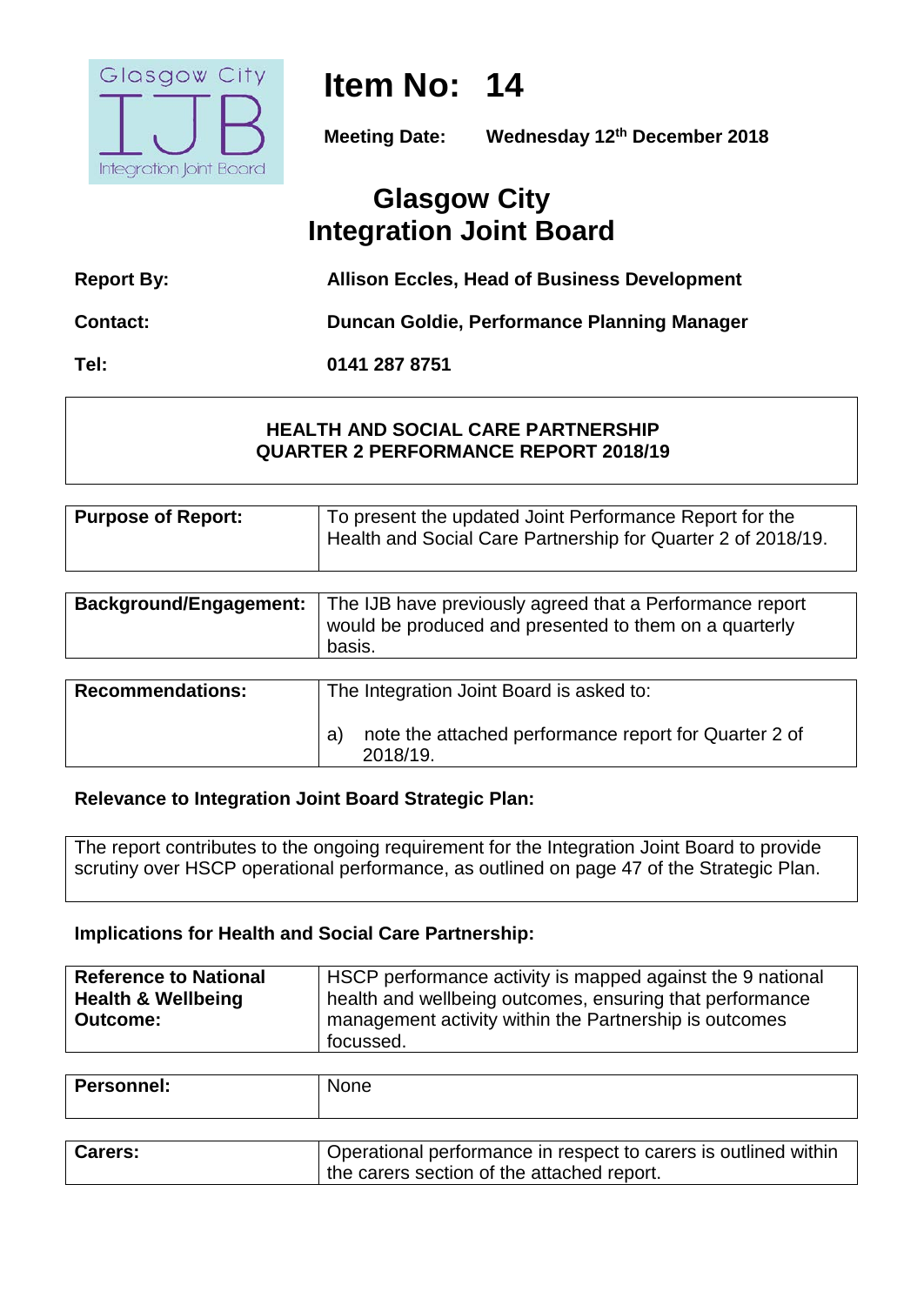| <b>Provider Organisations:</b> | <b>None</b> |
|--------------------------------|-------------|
|                                |             |

| <b>Equalities:</b> | No EQIA has been carried out as this report does not represent |
|--------------------|----------------------------------------------------------------|
|                    | a new policy, plan, service or strategy.                       |

| <b>Financial:</b> | $\sim$ 10 $\sim$<br>'vone' |
|-------------------|----------------------------|
|                   |                            |

| Legal: | The Integration Joint Board is required by statute to produce an<br>Annual Performance Report within four months of the end of |
|--------|--------------------------------------------------------------------------------------------------------------------------------|
|        | each financial year and to have routine performance<br>management arrangements in place.                                       |

| <b>Economic Impact:</b> | None |
|-------------------------|------|
|                         |      |

| <b>Sustainability:</b> | None |
|------------------------|------|
|                        |      |

| <b>Sustainable Procurement</b> | <b>None</b> |
|--------------------------------|-------------|
| and Article 19:                |             |

| <b>Risk Implications:</b> | <b>None</b> |
|---------------------------|-------------|
|                           |             |

| <b>Implications for Glasgow</b> | The Integration Joint Board's performance framework includes |
|---------------------------------|--------------------------------------------------------------|
| <b>City Council:</b>            | performance indicators previously reported to the Council.   |

| <b>Implications for NHS</b>         | The Integration Joint Board's performance framework includes |
|-------------------------------------|--------------------------------------------------------------|
| <b>Greater Glasgow &amp; Clyde:</b> | performance indicators previously reported to the Health     |
|                                     | Board.                                                       |

| <b>Direction Required to</b>    | Direction to:                                           |  |  |  |  |  |
|---------------------------------|---------------------------------------------------------|--|--|--|--|--|
| <b>Council, Health Board or</b> | 1. No Direction Required                                |  |  |  |  |  |
| <b>Both</b>                     | 2. Glasgow City Council                                 |  |  |  |  |  |
|                                 | 3. NHS Greater Glasgow & Clyde                          |  |  |  |  |  |
|                                 | 4. Glasgow City Council and NHS Greater Glasgow & Clyde |  |  |  |  |  |

### **1. Purpose**

1.1 The purpose of this report is to present the updated Joint Performance Report for the Health and Social Care Partnership for Quarter 2 2018/19.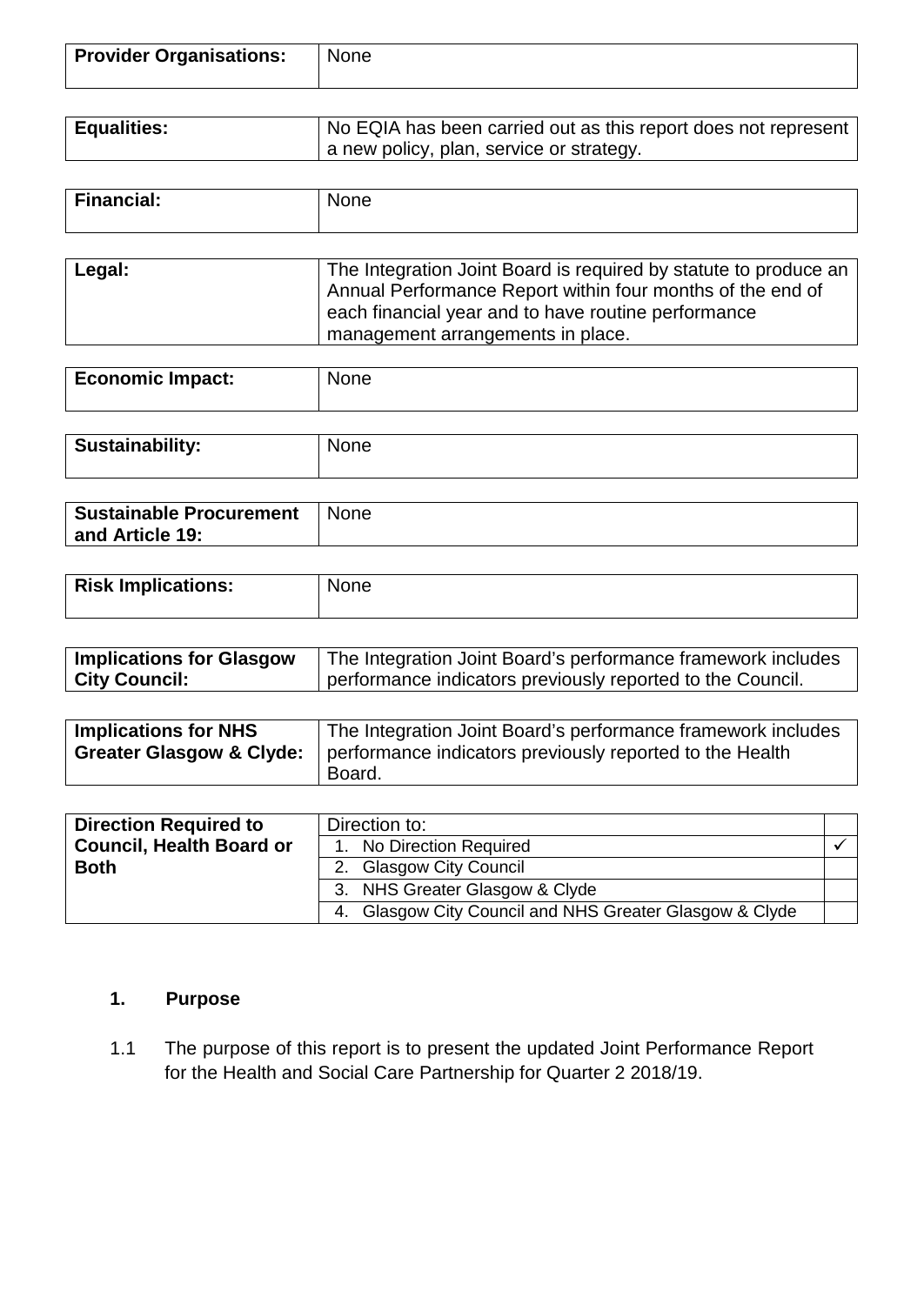#### **2. Background**

- 2.1 The Integration Joint Board noted an initial draft performance report on 21<sup>st</sup> March 2016, which brought together the performance indicators previously produced separately for Health and Social Work, within a single draft Joint Performance Report. This report captured the performance of the Health and Social Care Partnership, in relation to a range of key performance indicators across Health and Social Work Services.
- 2.2 At this meeting, it was suggested that indicators which were too operationally focused and those which are updated annually/biennially were removed from the framework of the Integration Joint Board performance report, which the Board felt should be more strategically focussed.
- 2.3 The first full Joint Performance report was then presented to the Integration Joint Board on the 21 September 2016, relating to the period Q1 2016/17. It was agreed that this would be produced on a quarterly basis going forward. The latest performance report for Quarter 2 of 2018/19 is now attached.
- 2.4 In addition to these Integration Joint Board Performance reports, Scottish Government Statutory Guidance makes it clear that Health and Social Care Partnerships are expected to have routine performance management arrangements in place, with regular performance reports produced for internal scrutiny by their respective management teams.
- 2.5 A more detailed Joint Performance report has, therefore, been developed in order to enable scrutiny of operational performance by Health and Social Care Partnership Management Teams and the Finance and Audit Committee. This is similar to the attached Integration Joint Board report, but includes a wider set of more operational performance indicators. It also contains detailed performance data for all indicators and localities, whereas the attached report summarises performance, then provides more detailed information on an exception basis for those indicators which are below target, and those which have changed their RAG (Red/Amber/Green) status in a positive direction.
- 2.6 It should be noted that these reports and performance management processes are one component of the internal scrutiny arrangements which have been put in place across the Health and Social Care Partnership. Other processes have been established to oversee and scrutinise financial and budgetary performance, clinical and care governance, and the data quality improvement regime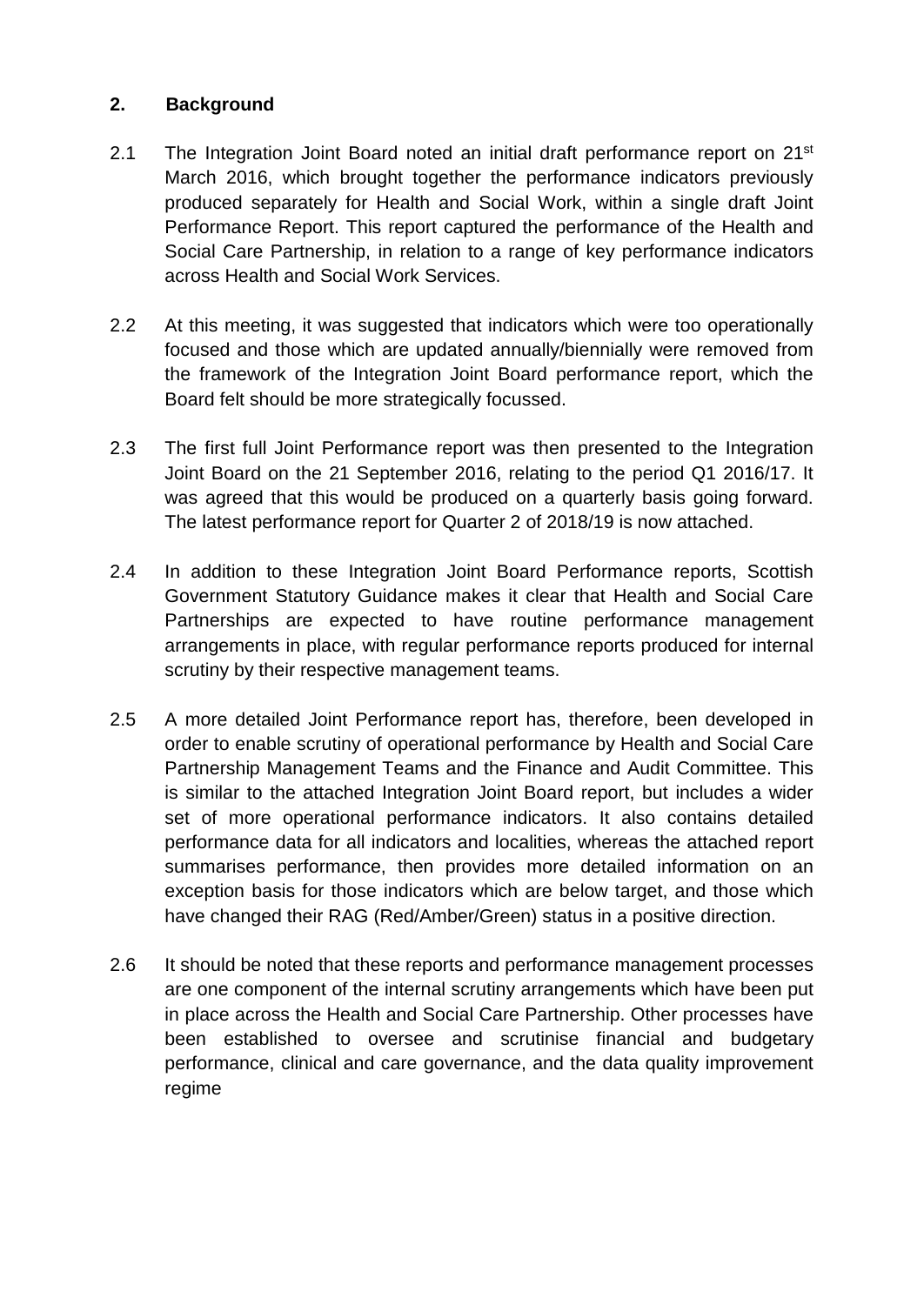2.7 It should also be noted that in addition to these quarterly performance reports, Annual Performance Reports - as required by the Public Bodies (Joint Working) (Scotland) Act 2014 - have been published and are available on the Partnership website for 2017/18 and 2018/19.

#### **3. Reporting Format**

- 3.1 In the performance summary section of the attached report, a summary table is provided which for each care group, notes the numbers of indicators which were RED/AMBER/GREEN/GREY over the last two reporting periods and highlights those indicators which have changed status. A second table then lists all of the indicators and provides their current city wide RAG status and their direction of travel since the last reporting period.
- 3.2 Performance has been classified as GREEN when it is within 2.5% of the target; AMBER between 2.5% and 5% of the target; and RED when performance is 5% or more from the target. Performance has been classified as GREY when there is no current target and/or performance information to classify performance against.
- 3.3 In the main body of the report, for those indicators which are AMBER or RED at a city level, a more detailed analysis including locality information and status; performance trends; improvement actions; and timelines for improvement are provided.
- 3. 4 For all indicators, their purpose is described, along with an indication of which National Integration Outcome they most closely impact upon, and whether they have been defined at a local, corporate, or national level as outlined below:
	- Local Health and Social Work Indicators (chosen locally by the Partnership).
	- National Integration Indicators (specified nationally by the Scottish Government to provide a basis against which Health and Social Care Partnerships can measure their progress in relation to the National Health and Wellbeing outcomes).
	- NHS Local Development Plan Indicators (specified nationally by the Scottish Government and measured as part of NHS Board accountability processes)
	- Ministerial Strategic Group for Health and Community Care (MSG) Indicators (specified nationally to monitor progress in relation to the integration agenda)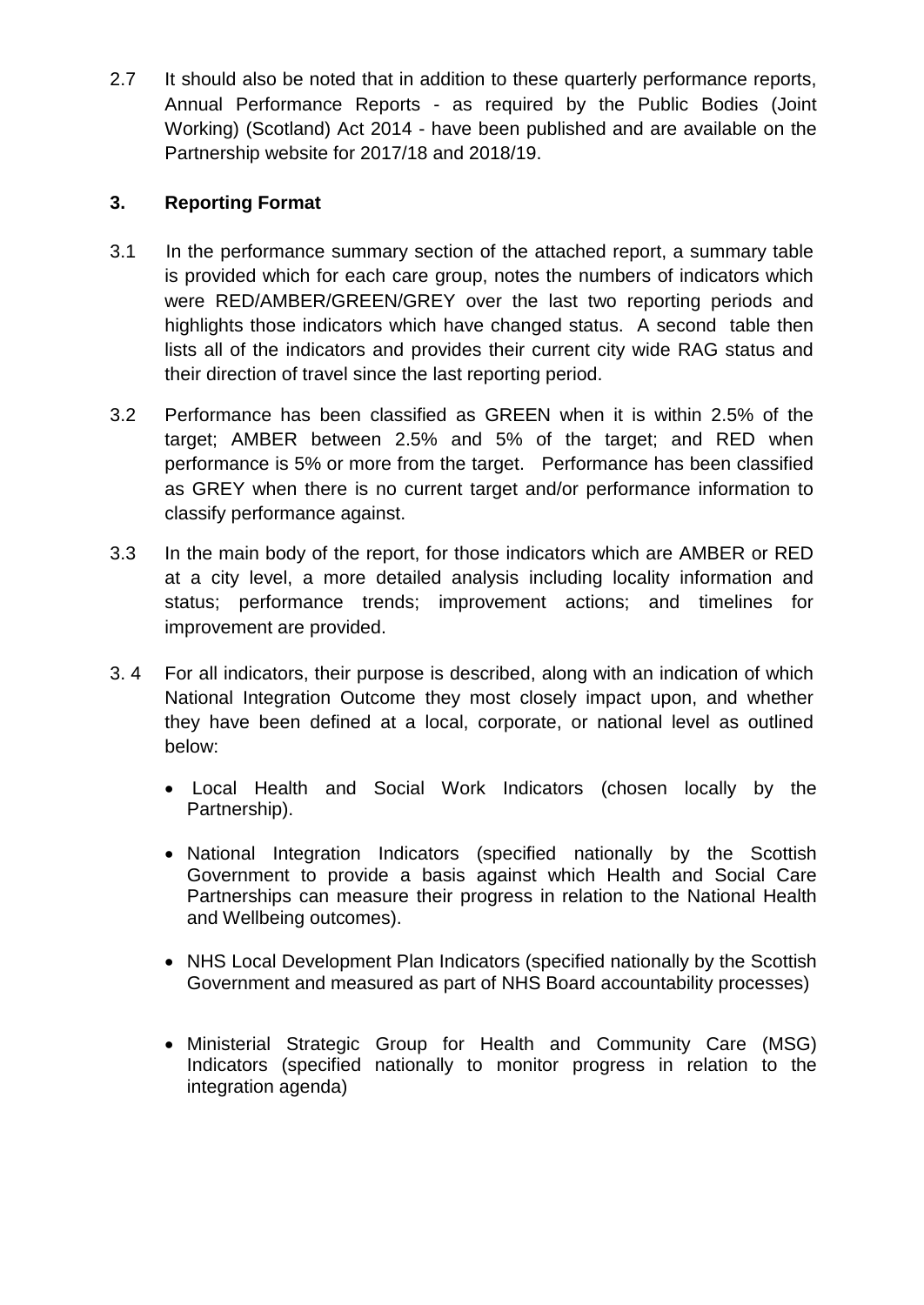### **4. Recommendations**

- 4.1 The Integration Joint Board is asked to:
	- a) note the attached performance report for Quarter 2 of 2018/19.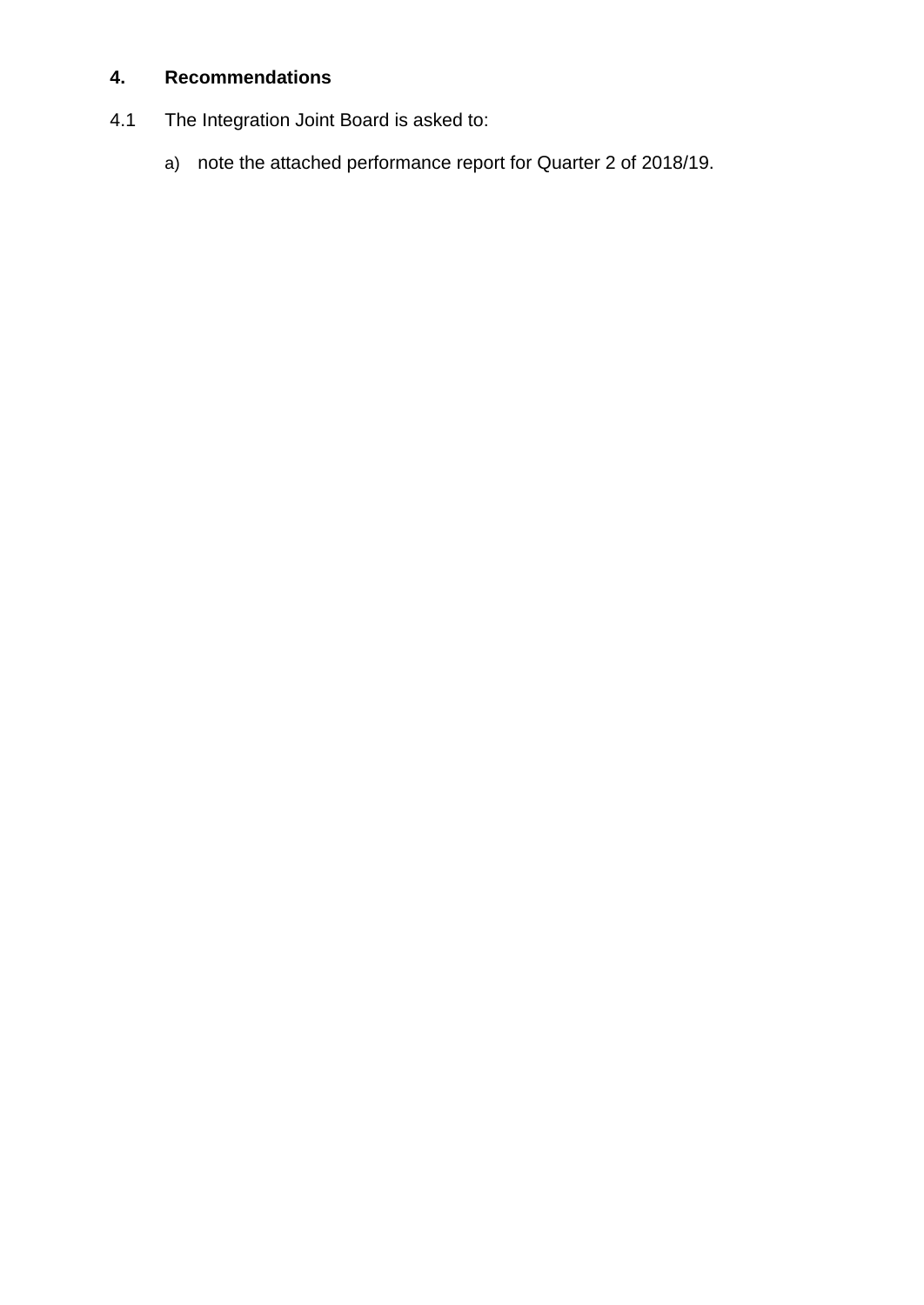

# **CORPORATE PERFORMANCE REPORT (Integration Joint Board)**

**QUARTER 2 2018/19**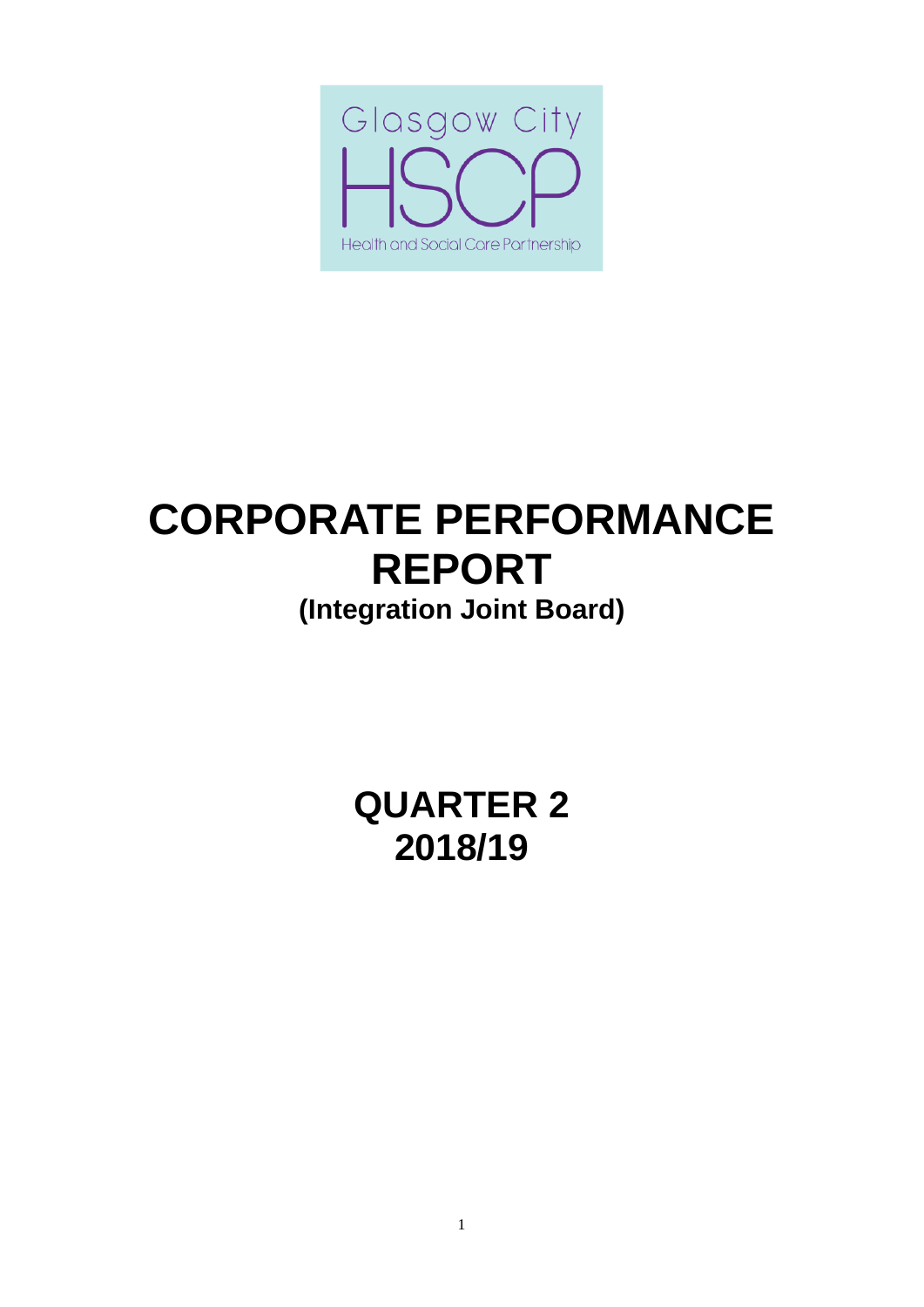## **CONTENTS**

| <b>SECTION</b>             | <b>PAGE</b><br><b>NUMBER</b> |
|----------------------------|------------------------------|
| <b>Performance Summary</b> | 3                            |
| <b>Older People</b>        | 12 <sub>2</sub>              |
| <b>Unscheduled Care</b>    | 16                           |
| <b>Children's Services</b> | 20                           |
| <b>Adult Mental Health</b> | 22                           |
| <b>Criminal Justice</b>    | 24                           |
| <b>Health Improvement</b>  | 25                           |
| <b>Human Resources</b>     | 26                           |
| <b>Business Processes</b>  | 31                           |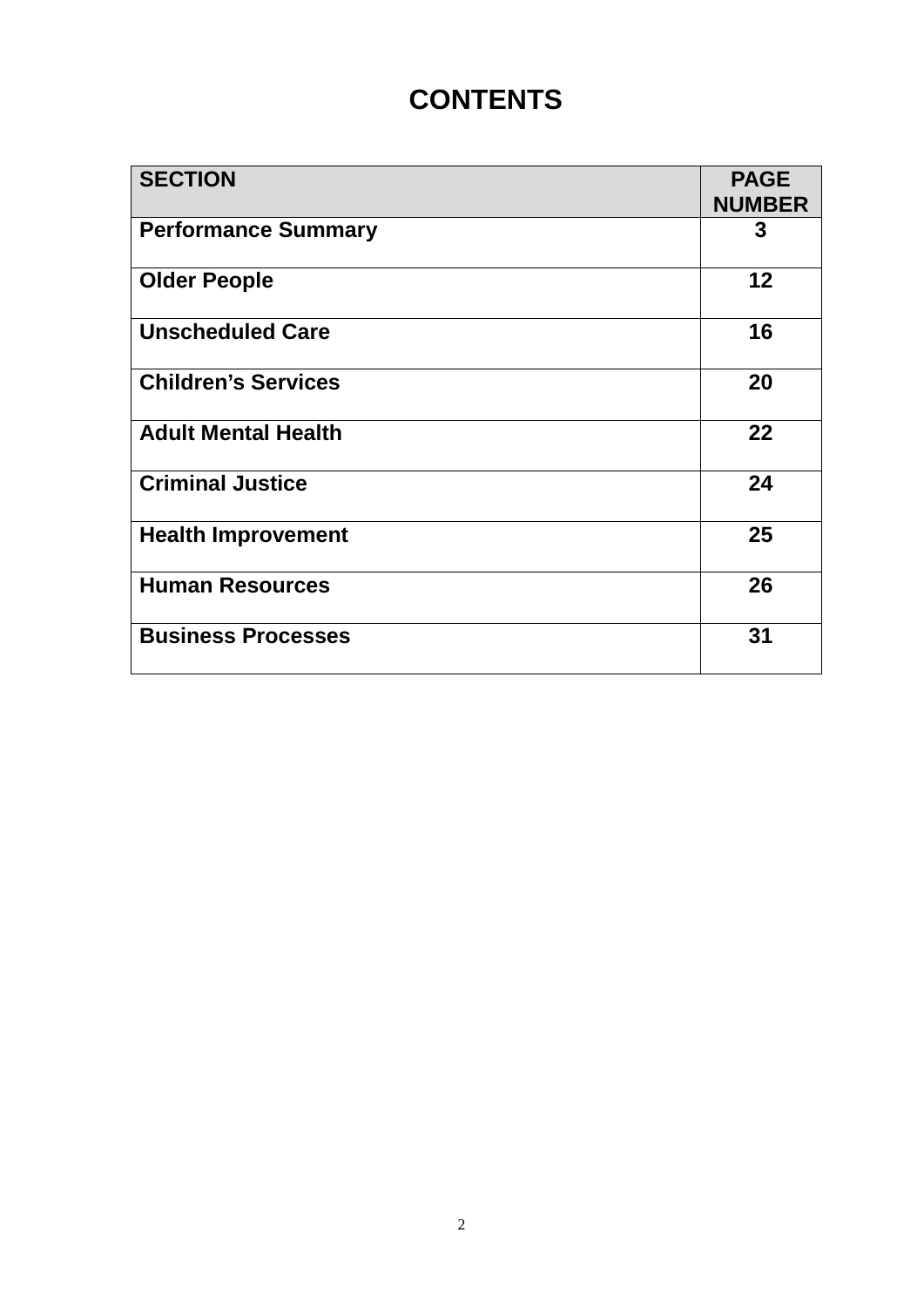## **PERFORMANCE SUMMARY**

## **1. Key to the Report**

Outlined below is a key to the classifications used in this report.

| <b>Classification</b> |              | <b>Key to Performance Status</b>                                                                | Direction of Travel - Relates to change between the last two<br>quarters or last two reporting periods for which information<br>is available |                                                                                 |  |  |  |
|-----------------------|--------------|-------------------------------------------------------------------------------------------------|----------------------------------------------------------------------------------------------------------------------------------------------|---------------------------------------------------------------------------------|--|--|--|
|                       | <b>RED</b>   | Performance misses target by 5% or more                                                         |                                                                                                                                              | Improving                                                                       |  |  |  |
|                       | <b>AMBER</b> | Performance misses target by between<br>2.5% and 4.99%<br>Performance is within 2.49% of target |                                                                                                                                              | Maintaining                                                                     |  |  |  |
|                       | <b>GREEN</b> |                                                                                                 |                                                                                                                                              | Worsening                                                                       |  |  |  |
|                       | <b>GREY</b>  | No current target and/or performance<br>information to classify performance against.            | N/A                                                                                                                                          | This is shown when no comparable data is available to<br>make trend comparisons |  |  |  |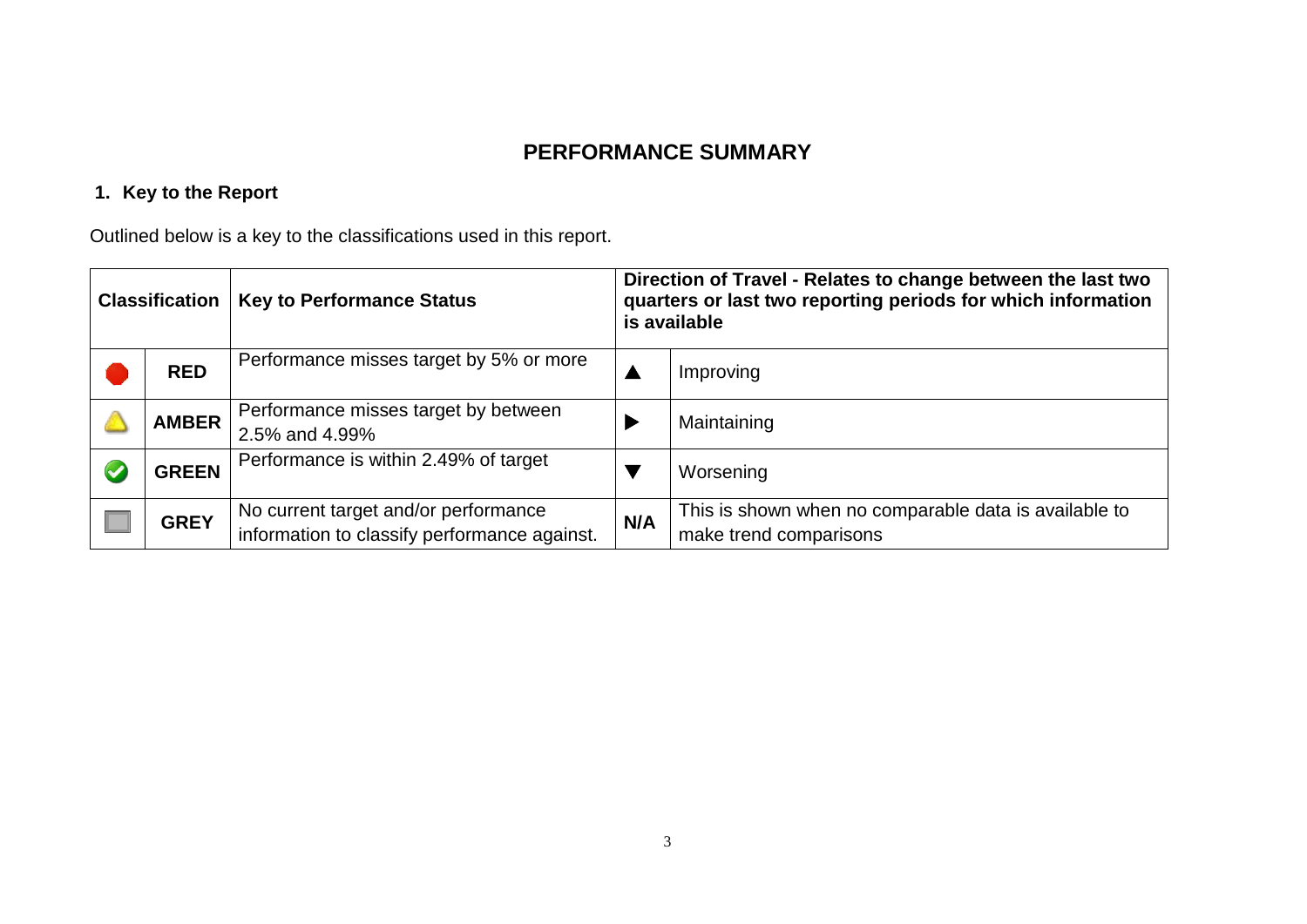#### **2a. Summary**

The table below presents a summary of performance of the measures contained within the body of this Combined Performance Report. It reports changes in RAG rating between the 2 most recent quarters, or where the data is not reported quarterly, the last two reporting periods for which information is available.

| <b>CARE</b>                               | <b>Quarter 1</b><br><b>RAG Rating</b> |  |                      | <b>Quarter 2</b><br><b>RAG Rating</b> |          |  |                       | <b>Changes in Status</b> | <b>Changes to</b>                                                                                                                                                                                                                                                                                            |                  |
|-------------------------------------------|---------------------------------------|--|----------------------|---------------------------------------|----------|--|-----------------------|--------------------------|--------------------------------------------------------------------------------------------------------------------------------------------------------------------------------------------------------------------------------------------------------------------------------------------------------------|------------------|
| <b>GROUPS/AREAS</b>                       |                                       |  | $\bullet$            |                                       |          |  | $\blacktriangledown$  | (Last 2 Periods)         |                                                                                                                                                                                                                                                                                                              | Indicators at Q2 |
| Older People<br>(No. and $%$ )            | $\mathbf{2}$<br>33.3%                 |  | 3<br>50%             | 1<br>16.7%                            | 3<br>50% |  | $\mathbf{2}$<br>33.3% | 1<br>16.7%               | Red $\Rightarrow$ Green<br>4. Percentage of intermediate care<br>users transferred home<br>Green $\Rightarrow$ Red<br>2. Number of people in supported living<br>services<br>3. % service users who receive a<br>reablement service following referral<br>for a home care service. (community<br>referrals). |                  |
| <b>Primary Care</b><br>(No. and %)        |                                       |  | 1<br>100%            |                                       |          |  | 100%                  |                          | No changes in status                                                                                                                                                                                                                                                                                         |                  |
| <b>Unscheduled Care</b><br>(No. and $%$ ) | 3<br>60%                              |  |                      | $\mathbf 2$<br>40%                    | 4<br>80% |  | 20%                   |                          | Grey $\Rightarrow$ Green<br>2. Number of Emergency Admissions<br>(All Ages).<br>Grey $\Rightarrow$ Red<br>1. New Accident and Emergency<br>(A&E) attendances (All ages)                                                                                                                                      |                  |
| Carers<br>(No. and $\%$ )                 |                                       |  | $\mathbf{2}$<br>100% |                                       |          |  | $\mathbf{2}$<br>100%  |                          | No changes in status for existing<br>indicators.                                                                                                                                                                                                                                                             |                  |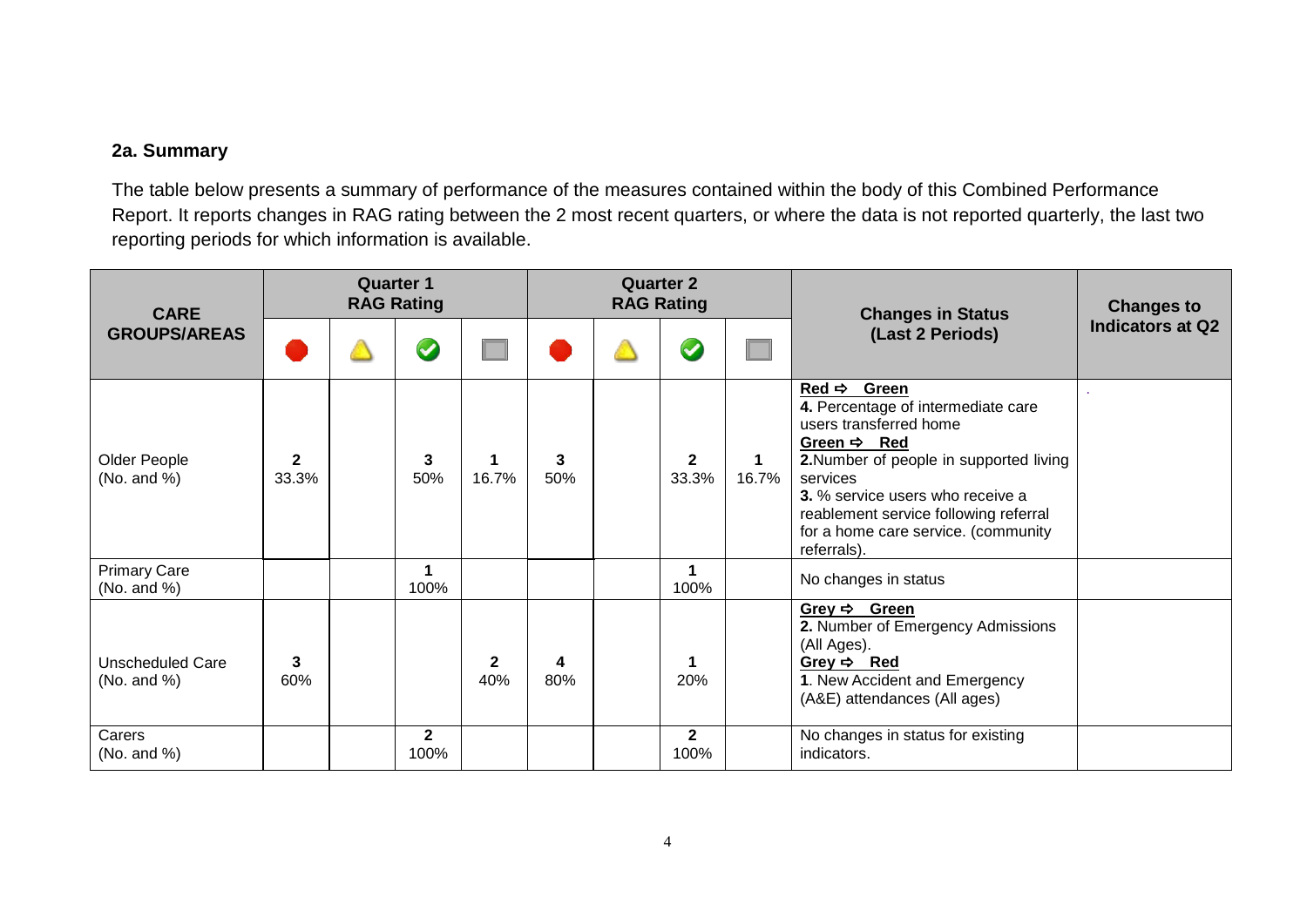|                             |                |                    |                         |                |                |                      |                      |              | Red $\Rightarrow$ Green                            |  |
|-----------------------------|----------------|--------------------|-------------------------|----------------|----------------|----------------------|----------------------|--------------|----------------------------------------------------|--|
|                             |                |                    |                         |                |                |                      |                      |              | 3. Percentage of young people                      |  |
| <b>Children's Services</b>  | $\mathbf{2}$   |                    | 6                       |                | 1              |                      | $\overline{7}$       |              | currently receiving an aftercare service           |  |
| (No. and $%$ )              | 25%            |                    | 75%                     |                | 12.5%          |                      | 87.5%                |              | who are known to be in employment,                 |  |
|                             |                |                    |                         |                |                |                      |                      |              | education or training.                             |  |
|                             |                |                    |                         |                |                |                      |                      |              | Green → Red                                        |  |
|                             |                |                    |                         |                |                |                      |                      |              | 1. Psychological Therapies: % of                   |  |
| <b>Adult Mental Health</b>  | $\mathbf 2$    |                    | $\mathbf{2}$            |                | 3              |                      | $\mathbf 1$          |              | people who started a psychological                 |  |
| (No. and %)                 | 50%            |                    | 50%                     |                | 75%            |                      | 25%                  |              | therapy within 18 weeks of referral                |  |
|                             |                |                    |                         |                |                |                      |                      |              | (NW)                                               |  |
| Alcohol & Drugs             |                |                    | $\mathbf 1$             |                |                |                      | $\blacktriangleleft$ |              | No changes in status                               |  |
| (No. and %)                 |                |                    | 100%                    |                |                |                      | 100%                 |              |                                                    |  |
| <b>Homelessness</b>         |                |                    | 1                       | $\mathbf{1}$   |                |                      | $\blacktriangleleft$ | $\mathbf 1$  | No changes in status for existing                  |  |
| (No. and %)                 |                |                    | 50%                     | 50%            |                |                      | 50%                  | 50%          | indicators.                                        |  |
| <b>Criminal Justice</b>     | $\mathbf 1$    |                    | 1                       |                | 1.             |                      | $\blacktriangleleft$ |              | No changes in status for existing                  |  |
| (No. and %)                 | 50%            |                    | 50%                     |                | 50%            |                      | 50%                  |              | indicators.                                        |  |
|                             |                |                    |                         |                |                |                      |                      |              |                                                    |  |
|                             |                |                    |                         |                |                |                      |                      |              |                                                    |  |
| Health Improvement          |                |                    | $\overline{\mathbf{4}}$ | $\overline{2}$ | $\mathbf 1$    |                      | $\mathbf{3}$         | $\mathbf{2}$ | Green $\Rightarrow$ Red                            |  |
| (No. and %)                 |                |                    | 66.7%                   | 33.3%          | 16.7%          |                      | 50%                  | 33.3%        | 2. Smoking Quit Rates at 3 months                  |  |
|                             |                |                    |                         |                |                |                      |                      |              | from the 40% most deprived areas.                  |  |
| <b>Human Resources</b>      | $\overline{2}$ |                    |                         |                | $\overline{2}$ |                      |                      |              | No changes in status for existing                  |  |
| (No. and %)                 | 100%           |                    |                         |                | 100%           |                      |                      |              | indicators.                                        |  |
| <b>Business Processes</b>   | $\mathbf{2}$   |                    | 3                       |                | $\mathbf{2}$   | $\mathbf 1$          | $\mathbf{2}$         |              | $Red \Rightarrow$ Green                            |  |
|                             |                |                    |                         |                |                |                      |                      |              |                                                    |  |
| (No. and %)                 | 40%            |                    | 60%                     |                | 40%            | 20%                  | 40%                  |              | 3. % Social Work Stage 1 Complaints                |  |
|                             |                |                    |                         |                |                |                      |                      |              | responded to within timescale.                     |  |
|                             |                |                    |                         |                |                |                      |                      |              | Green $\Rightarrow$ Red                            |  |
|                             |                |                    |                         |                |                |                      |                      |              | 2. % NHS Stage 2 Complaints                        |  |
|                             |                |                    |                         |                |                |                      |                      |              | responded to within timescale<br>Green → Amber     |  |
|                             |                |                    |                         |                |                |                      |                      |              | 5. % Social Work Freedom of                        |  |
|                             |                |                    |                         |                |                |                      |                      |              | Information (FOI) requests responded               |  |
|                             |                |                    |                         |                |                |                      |                      |              |                                                    |  |
| <b>TOTAL</b><br>(No. and %) | 14<br>31.9%    | $\mathbf{0}$<br>0% | 24<br>54.5%             | 6<br>13.6%     | 17<br>38.6%    | $\mathbf{1}$<br>2.3% | 22<br>50%            | 4<br>9.1%    | to within 20 working days.<br>11 changes in status |  |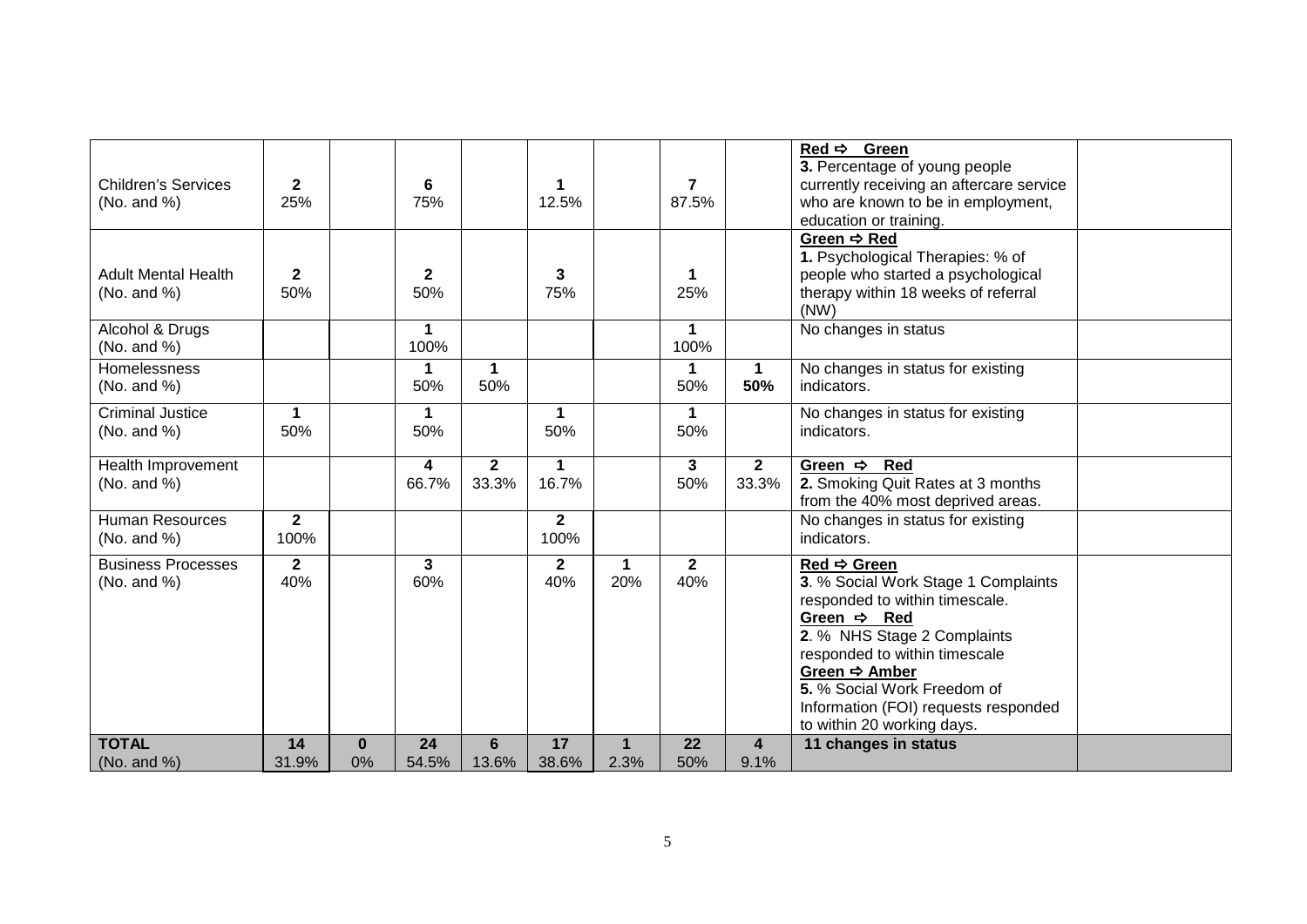#### **2b. Performance at a Glance**

The table below presents a summary of performance at a city wide level for the performance measures contained within the body of this Combined Performance Report. The main body of the performance report provides locality and trend information and summarises actions being taken to improve performance where relevant.

| <b>Indicator</b>                                                                                               | <b>Target</b>                                                   | <b>Latest Period</b><br><b>Reported</b> | <b>Actual/Status</b><br>(City Wide) | <b>Direction of</b><br><b>Travel in Last</b><br>period |
|----------------------------------------------------------------------------------------------------------------|-----------------------------------------------------------------|-----------------------------------------|-------------------------------------|--------------------------------------------------------|
| <b>Older People</b>                                                                                            |                                                                 |                                         |                                     |                                                        |
| 1. Number of community service led Anticipatory Care Plans in Place.                                           | 900 for<br>2018/19                                              | Q2                                      |                                     |                                                        |
| 2. Number of people in supported living services.                                                              | 830 by the<br>end of<br>2018/19 (24<br>per quarter<br>increase) | Q2                                      | 766                                 | ▼                                                      |
| 3. Percentage of service users who receive a reablement service<br>following referral for a home care service. | 75%                                                             | Cordia Period 7                         | 74.7% (Hosp)<br>70.2% (Comm)        | ▼ Hospital<br>▼ Community                              |
| 4. Total number of Older People Mental Health patients delayed<br>(Excluding AWI)                              | $\Omega$                                                        | Aug 18                                  | 10                                  |                                                        |
| 5. Intermediate Care: Percentage of users transferred home.                                                    | $>30\%$                                                         | Sep 18                                  | 38%                                 |                                                        |
| <b>Primary Care</b>                                                                                            |                                                                 |                                         |                                     |                                                        |
| 1. Prescribing Costs: Compliance with Formulary Preferred List.                                                | 78%                                                             | Q <sub>1</sub>                          | 79.1%                               |                                                        |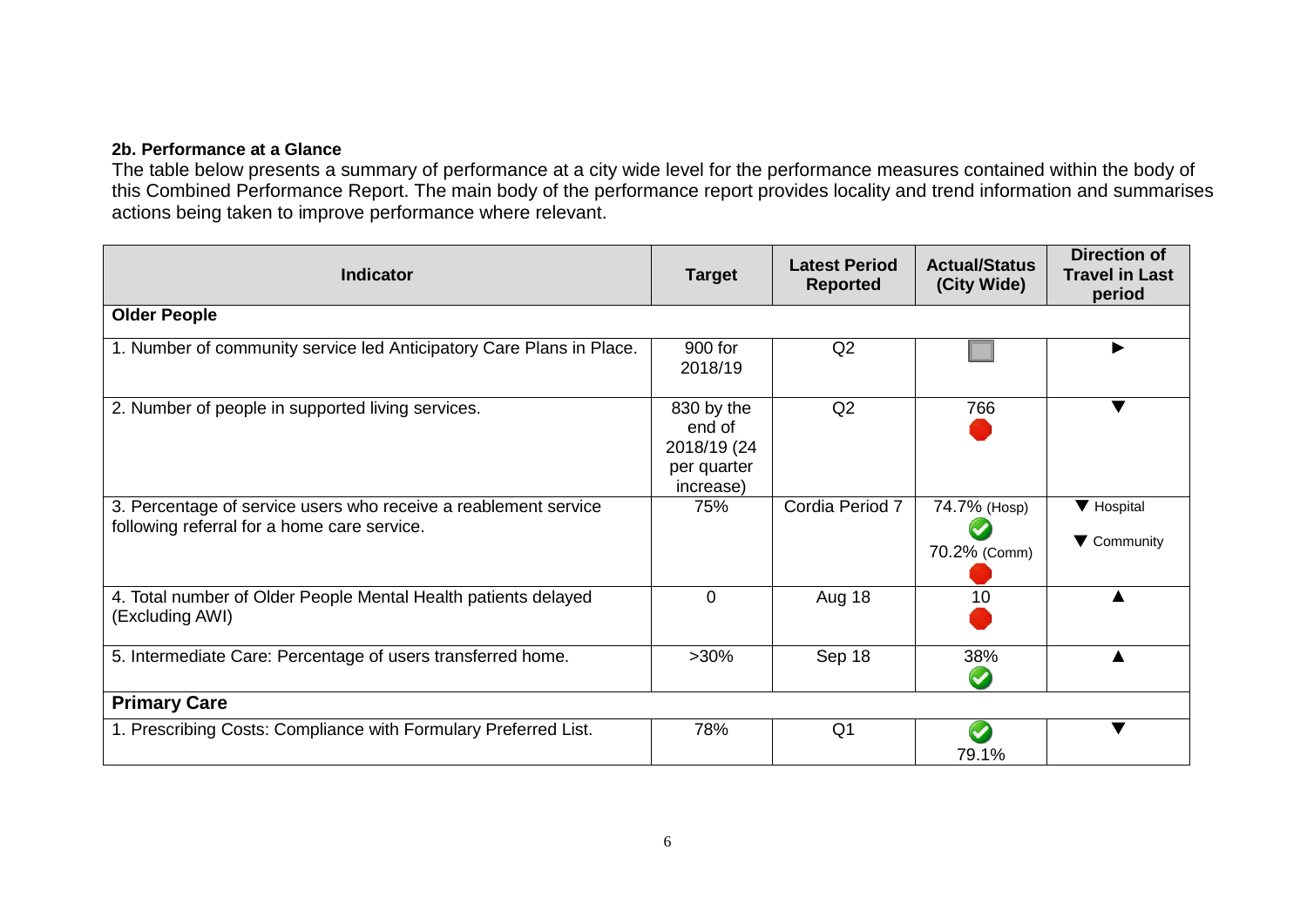| <b>Indicator</b>                                                                                                    | <b>Target</b>                               | <b>Latest Period</b><br><b>Reported</b> | <b>Actual/Status</b><br>(City Wide) | <b>Direction of</b><br><b>Travel in Last</b><br>period |
|---------------------------------------------------------------------------------------------------------------------|---------------------------------------------|-----------------------------------------|-------------------------------------|--------------------------------------------------------|
| <b>Unscheduled Care</b>                                                                                             |                                             |                                         |                                     |                                                        |
| 1. New Accident and Emergency (A&E) attendances (All ages)                                                          | 197,542 for<br>18/19<br>(16, 461/<br>month) | Q <sub>1</sub>                          | 18,168<br>monthly<br>average        |                                                        |
| 2. Number of emergency admissions (All ages)                                                                        | 75,750 for<br>18/19<br>(6312/month)         | Q <sub>1</sub>                          | 5895<br>monthly<br>average          |                                                        |
| 3. Total number of Acute Delays                                                                                     | 20                                          | Aug 18                                  | 44 (exc AWI)<br>14 (AWI)            |                                                        |
| 4. Total Number of Acute Bed Days Lost to Delayed Discharge (Older<br>People 65+).                                  | 10,000 for<br>18/19 (833<br>per month)      | Aug18                                   | 1463 monthly<br>average             | $\blacktriangledown$                                   |
| 5. Total Number of Acute Bed Days lost to delayed discharge for<br>Adults with Incapacity (AWI) (Older People 65+). | 1910 for<br>18/19 (159<br>per month)        | Aug 18                                  | 390 monthly<br>average              | $\blacktriangledown$                                   |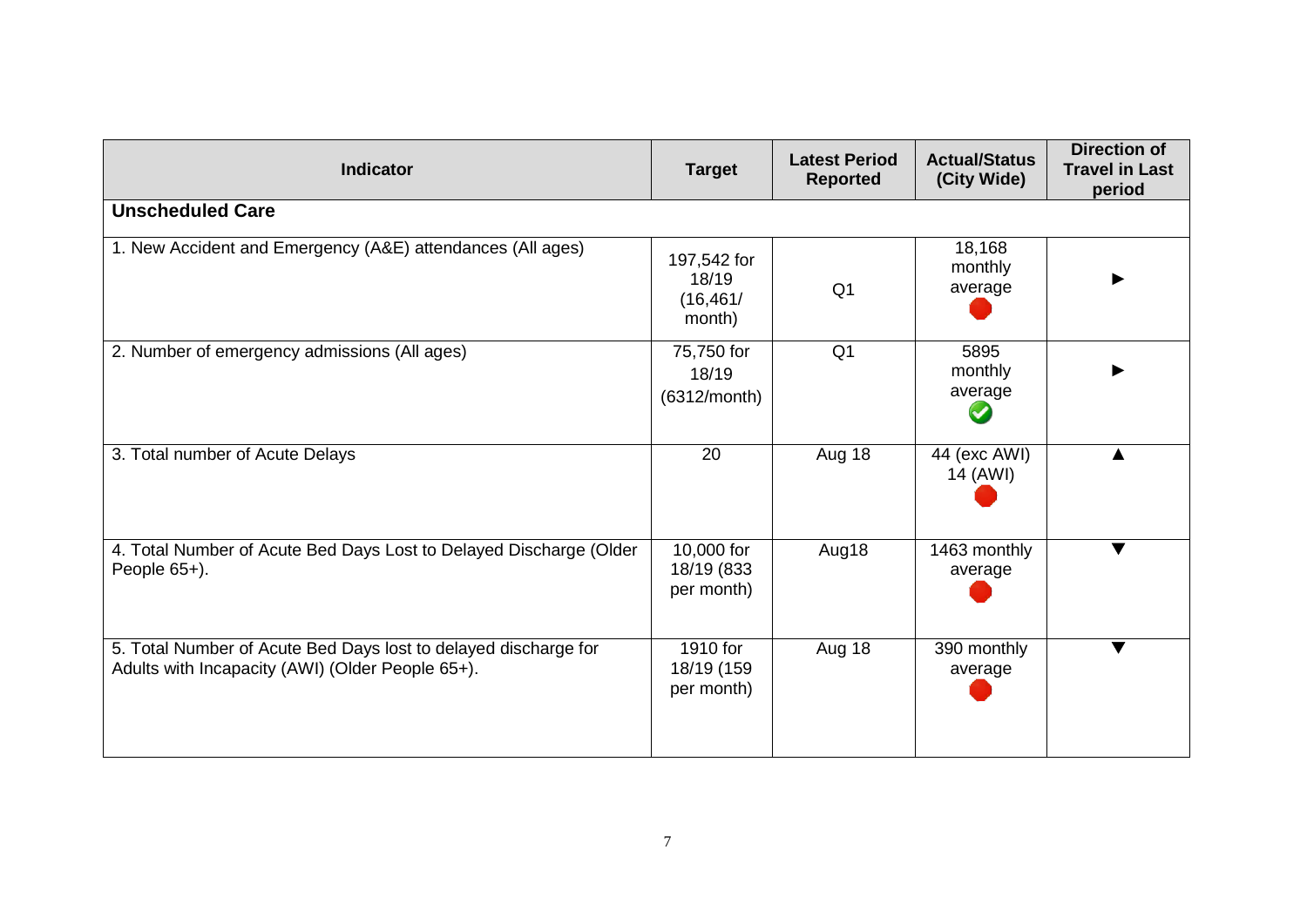| <b>Indicator</b>                                                                                                                     | <b>Target</b>                          | <b>Latest Period</b><br><b>Reported</b> | <b>Actual/Status</b><br>(City Wide) | <b>Direction of</b><br><b>Travel in Last</b><br>period |
|--------------------------------------------------------------------------------------------------------------------------------------|----------------------------------------|-----------------------------------------|-------------------------------------|--------------------------------------------------------|
| <b>Carers</b>                                                                                                                        |                                        |                                         |                                     |                                                        |
| 1. Number of New Carers identified during the quarter that have gone<br>on to receive a Carers Support Plan or Young Carer Statement | 1,650 per<br>annum/413<br>per quarter  | Q2                                      | 511<br>$\blacktriangledown$         |                                                        |
| <b>Children's Services</b>                                                                                                           |                                        |                                         |                                     |                                                        |
| 1. Percentage of HPIs allocated by Health Visitors by 24 weeks.                                                                      | 95%                                    | July 18                                 | NE - 95%                            | NE V                                                   |
|                                                                                                                                      |                                        |                                         | NW - 93%<br>$S - 95\%$              | NW $\blacktriangledown$<br>$S \blacktriangledown$      |
| 2. Access to CAMHS services - percentage seen with 18 weeks                                                                          | 100%                                   | Aug 18                                  | 90.6%                               | ▼                                                      |
| 3. Percentage of young people currently receiving an aftercare service<br>who are known to be in employment, education or training.  | 75%                                    | Q2                                      | 76%<br>$\bullet$                    |                                                        |
| 4. Number of high cost placements                                                                                                    | Reduction of<br>20 in 2018/19<br>to 47 | Q2                                      | 56<br>$\boldsymbol{\omega}$         |                                                        |
| 5i. Mumps, Measles and Rubella Vaccinations (MMR): Percentage<br>Uptake in Children aged 24 months.                                  | 95%                                    | Q <sub>1</sub>                          | 93.5%<br>$\blacktriangledown$       |                                                        |
| 5ii. Mumps, Measles and Rubella Vaccinations (MMR): Percentage<br>Uptake in Children aged 5 years.                                   | 95%                                    | Q <sub>1</sub>                          | 95.7%<br>$\blacktriangledown$       | $\blacktriangledown$                                   |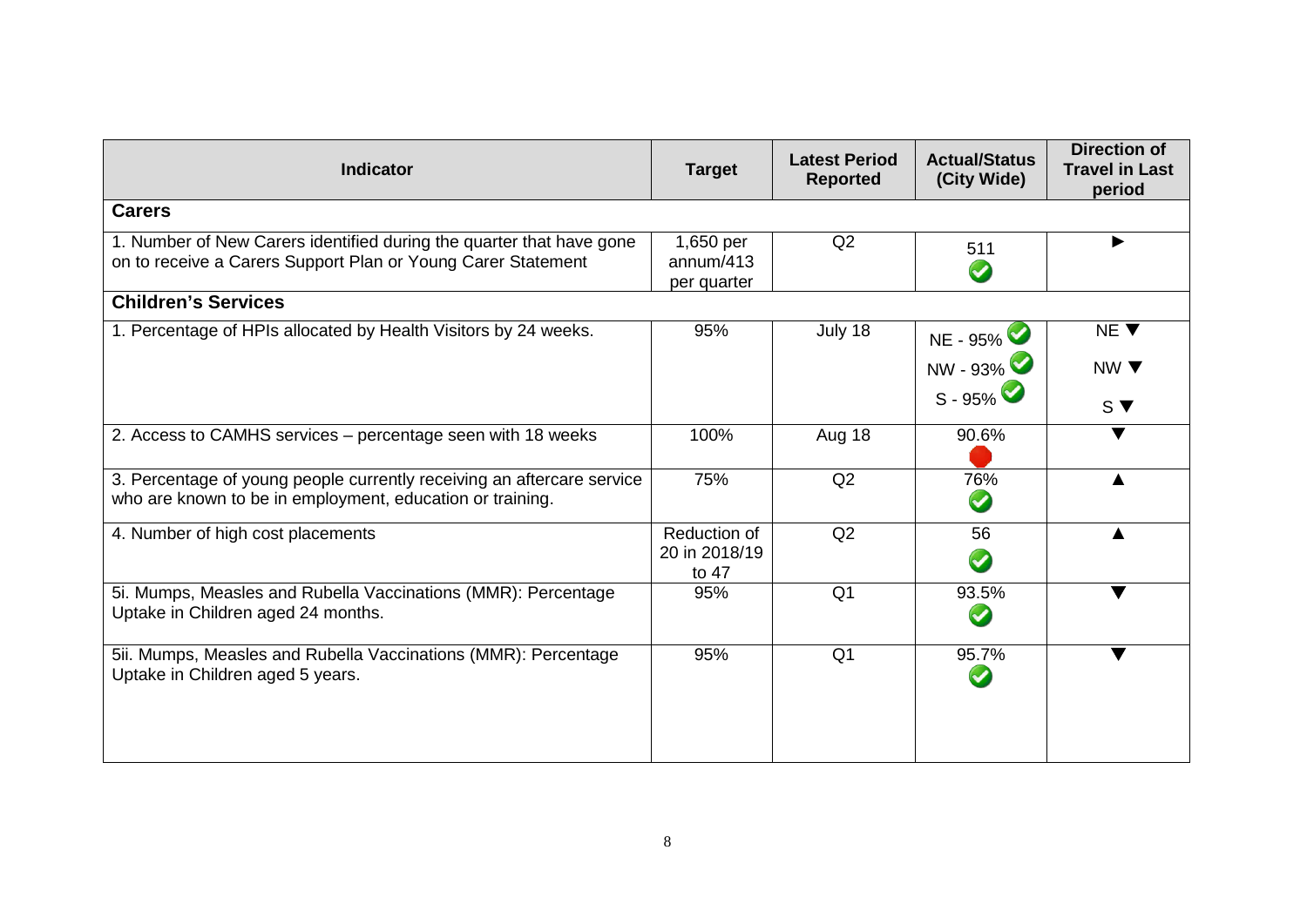| <b>Indicator</b>                                                                                                     | <b>Target</b>                     | <b>Latest Period</b><br><b>Reported</b> | <b>Actual/Status</b><br>(City Wide) | <b>Direction of</b><br><b>Travel in Last</b><br>period |
|----------------------------------------------------------------------------------------------------------------------|-----------------------------------|-----------------------------------------|-------------------------------------|--------------------------------------------------------|
| <b>Adult Mental Health</b>                                                                                           |                                   |                                         |                                     |                                                        |
| 1. Psychological Therapies: Percentage of people who started a<br>psychological therapy within 18 weeks of referral. | 90%                               | Sep 18                                  | NE 82.5%<br>NW 79.7%<br>South 94.7% | All areas $\nabla$                                     |
| 2. Total number of Adult Mental Health delays                                                                        | $\mathbf{0}$                      | May 18                                  | 12 (exc AWI)<br>6 (AWI)             | ▲                                                      |
| <b>Alcohol and Drugs</b>                                                                                             |                                   |                                         |                                     |                                                        |
| 1. Percentage of clients commencing alcohol or drug treatment within<br>3 weeks of referral.                         | 90%                               | Q <sub>1</sub>                          | 98%<br>$\blacktriangledown$         |                                                        |
| <b>Homelessness</b>                                                                                                  |                                   |                                         |                                     |                                                        |
| 1. Number of households reassessed as homeless or potentially<br>homeless within 12 months.                          | $<$ 480 per<br>annum for<br>17/18 | Q <sub>1</sub>                          | 104<br>$\blacktriangledown$         |                                                        |
| 2. The percentage of instances where emergency accommodation is<br>required (statutory duty) and an offer is made    | 100%                              | Q <sub>4</sub>                          | 65.5%                               | ▼                                                      |
| <b>Criminal Justice</b>                                                                                              |                                   |                                         |                                     |                                                        |
| 1. Percentage of Community Payback Order (CPO) unpaid work<br>placements commenced within 7 days of sentence.        | 80%                               | Q <sub>2</sub>                          | 72%                                 |                                                        |
| 2. Percentage of Community Payback Orders (CPO) with a Case<br>Management Plan within 20 days.                       | 85%                               | Q2                                      | 95%<br>$\blacktriangledown$         |                                                        |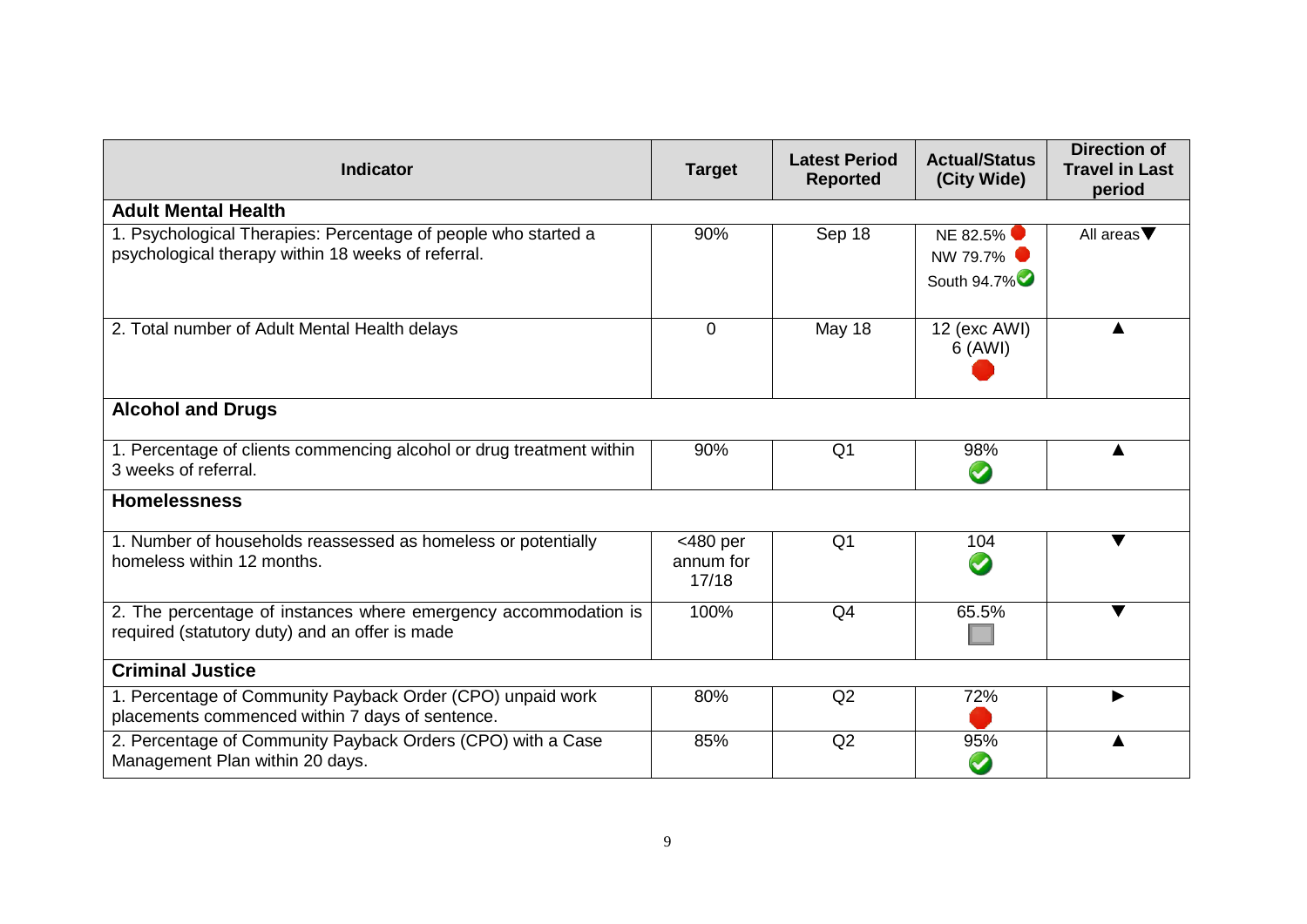| <b>Indicator</b>                                                           | <b>Target</b>                                          | <b>Latest Period</b><br><b>Reported</b> | <b>Actual/Status</b><br>(City Wide) | <b>Direction of</b><br><b>Travel in Last</b><br>period |
|----------------------------------------------------------------------------|--------------------------------------------------------|-----------------------------------------|-------------------------------------|--------------------------------------------------------|
| <b>Health Improvement</b>                                                  |                                                        |                                         |                                     |                                                        |
| 1. Alcohol Brief Intervention delivery (ABI).                              | 2532<br>(to Q2)                                        | Q2                                      | 2636<br>$\bm{\omega}$               |                                                        |
| 2. Smoking Quit Rates at 3 months from the 40% most deprived<br>areas.     | 1,388 per<br>annum                                     | Q <sub>1</sub>                          | 288                                 |                                                        |
| 3. Women smoking in pregnancy (general population)                         | 13%                                                    | Q <sub>1</sub><br>18/19                 | 11.2%                               |                                                        |
| 4. Women smoking in pregnancy (most deprived quintile).                    | 19%                                                    | Q <sub>1</sub><br>18/19                 | 18.6%                               |                                                        |
| 5. Exclusive Breastfeeding at 6-8 weeks (general population)               | 24.0%<br>(HSCP)                                        | Q2<br>17/18                             | 27.5%                               |                                                        |
| 6. Exclusive Breastfeeding at 6-8 weeks (15% most deprived data<br>zones). | 21.6%<br>(HSCP)                                        | Q2<br>17/18                             | 19.8%                               |                                                        |
| <b>Human Resources</b>                                                     |                                                        |                                         |                                     |                                                        |
| 1. NHS Sickness absence rate (%)                                           | $<$ 4%                                                 | Sep 18                                  | 6.14%                               | $\blacktriangledown$                                   |
| 2. Social Work Sickness Absence Rate (Average Days Lost)                   | $<$ 2.53 ADL<br>(average days<br>lost) per<br>employee | Q2                                      | 3.3 ADL                             |                                                        |
| <b>Business Processes</b>                                                  |                                                        |                                         |                                     |                                                        |
| 1. Percentage of NHS Stage 1 complaints responded to within<br>timescale   | 70%                                                    | Q <sub>1</sub>                          | 97.7%                               |                                                        |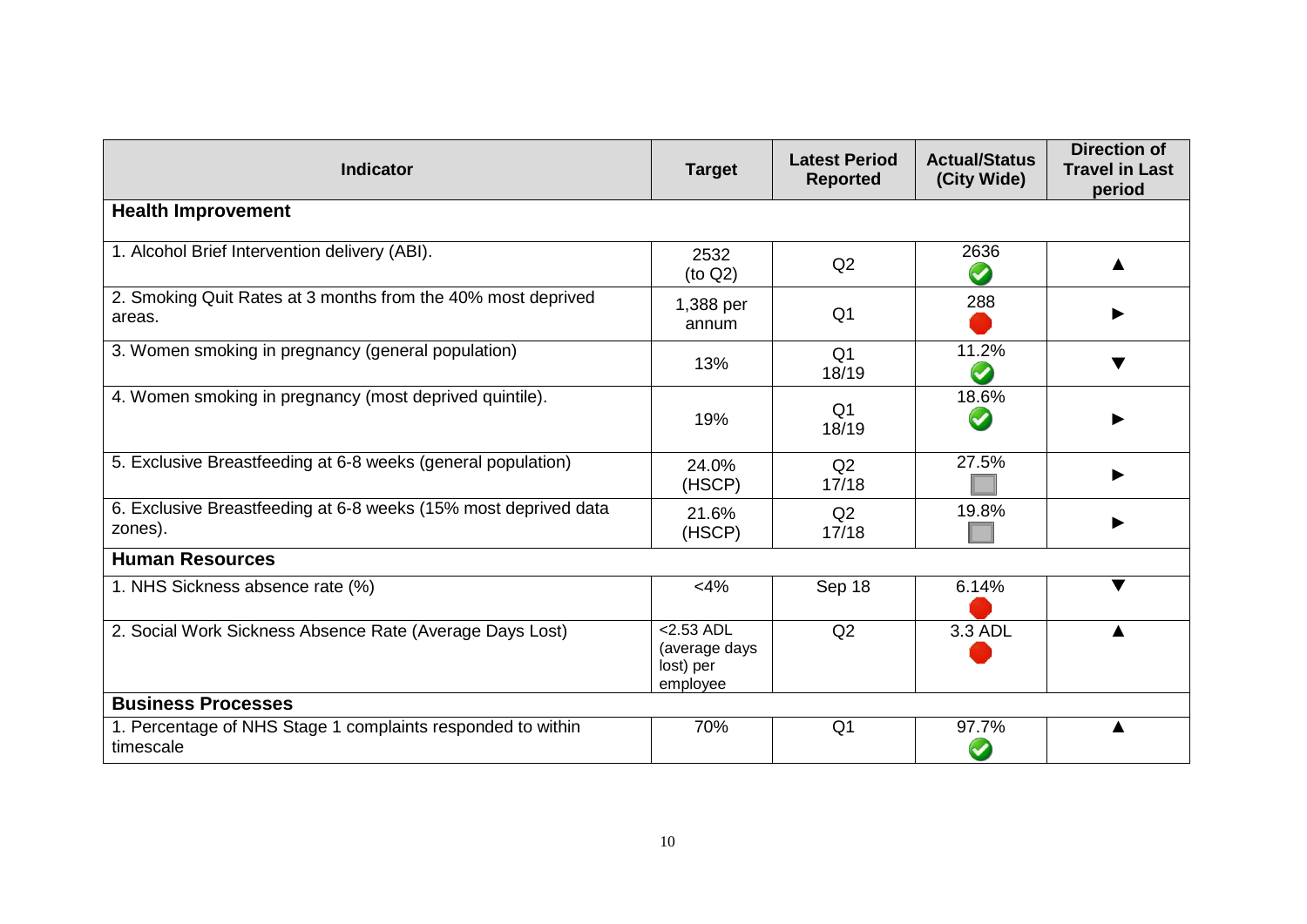| Indicator                                                                                                  | <b>Target</b> | <b>Latest Period</b><br><b>Reported</b> | <b>Actual/Status</b><br>(City Wide) | <b>Direction of</b><br><b>Travel in Last</b><br>period |
|------------------------------------------------------------------------------------------------------------|---------------|-----------------------------------------|-------------------------------------|--------------------------------------------------------|
| 2. Percentage of NHS Stage 2 Complaints responded to within<br>timescale                                   | 70%           | Q1                                      | 64%                                 |                                                        |
| 3. Percentage of Social Work Stage 1 Complaints responded to within<br>timescale.                          | 70%           | Q1                                      | 69%<br>$\blacktriangledown$         |                                                        |
| 4. Percentage of Social Work Stage 2 Complaints responded to within<br>timescale                           | 70%           | Q1                                      | 27%                                 |                                                        |
| 5. Percentage of Social Work Freedom of Information (FOI) requests<br>responded to within 20 working days. | 100%          | Q1                                      | 96%                                 |                                                        |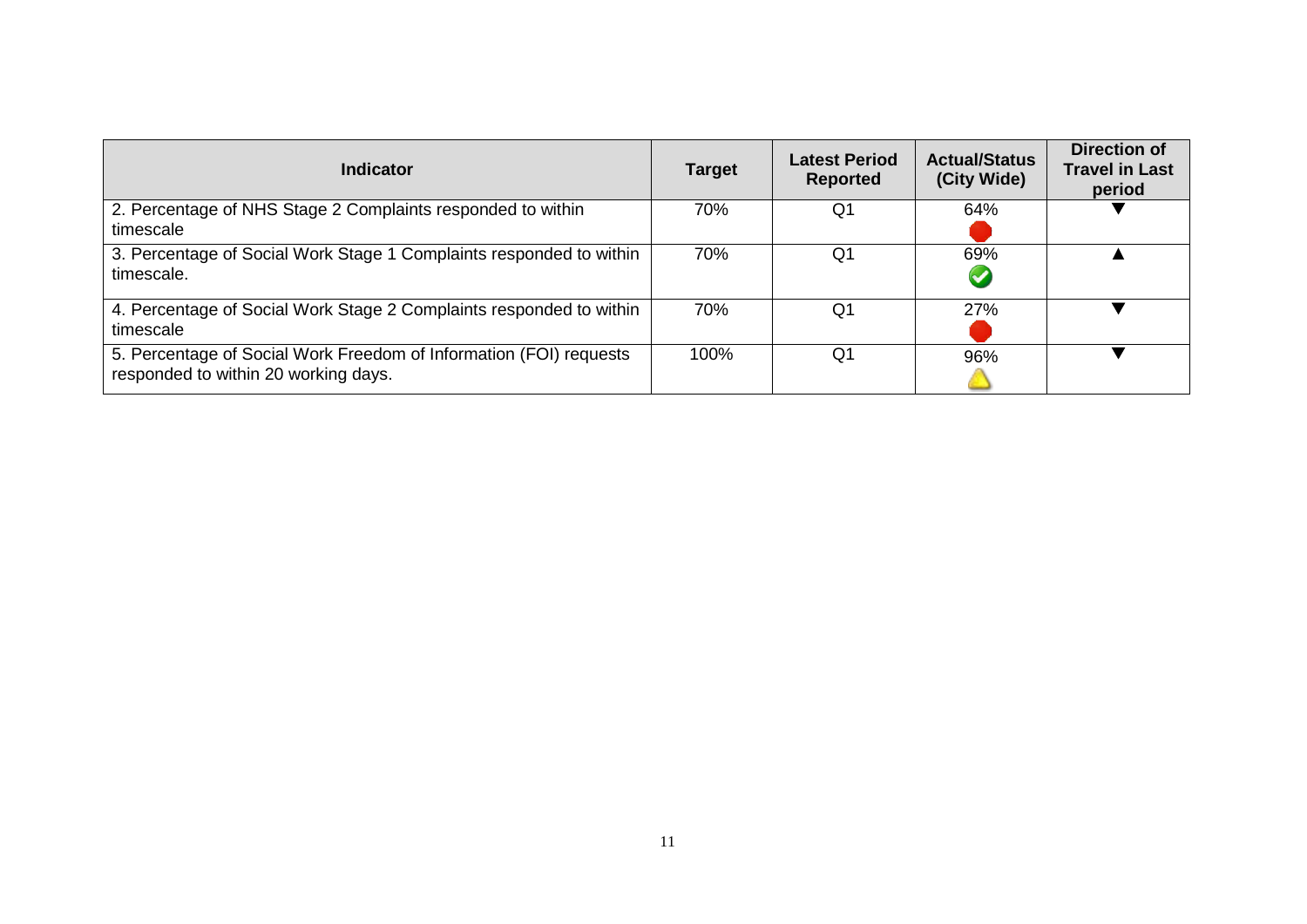## **1. OLDER PEOPLE**

| <b>Indicator</b>                        | 2. Number of people in supported living services                                                                                                                                                                                                                                                                                                                                                 |
|-----------------------------------------|--------------------------------------------------------------------------------------------------------------------------------------------------------------------------------------------------------------------------------------------------------------------------------------------------------------------------------------------------------------------------------------------------|
| <b>Purpose</b>                          | To monitor the number of people receiving supported living<br>packages. These are expected to increase over the course of<br>the year in line with the longer term accommodation based<br>strategy. This strategy seeks to shift the balance of care by<br>enabling greater numbers of older people to be supported at<br>home and reduce the numbers going into residential or nursing<br>care. |
| Type of<br><b>Indicator</b>             | Local HSCP indicator                                                                                                                                                                                                                                                                                                                                                                             |
| Health &<br>Wellbeing<br><b>Outcome</b> | Outcome 2 (See Appendix 2)                                                                                                                                                                                                                                                                                                                                                                       |
| <b>Strategic</b><br><b>Priority</b>     | Priority 4 (See Appendix 3)                                                                                                                                                                                                                                                                                                                                                                      |
| <b>HSCP Leads</b>                       | Stephen Fitzpatrick, Assistant Chief Officer (Older People's<br>Services)                                                                                                                                                                                                                                                                                                                        |

| Locality             | Target                      | 17/18<br>Q <sub>1</sub> | 17/18<br>Q2 | 17/18<br>Q <sub>3</sub> | 17/18<br>Q4 | 18/19<br>Q1 | 18/19<br>Q2 |
|----------------------|-----------------------------|-------------------------|-------------|-------------------------|-------------|-------------|-------------|
| <b>North East</b>    | N/A                         | 167                     | 172         | 222                     | 216         | 227         | 225         |
| <b>North</b><br>West | N/A                         | 190                     | 195         | 263                     | 236         | 273         | 256         |
| South                | N/A                         | 221                     | 232         | 288                     | 282         | 265         | 285         |
| Glasgow<br>- -       | 830 by<br>end of<br>2018/19 | 576<br>(R)              | 599<br>(R)  | 773<br>(G)              | 734<br>(G)  | 765<br>(G)  | 766<br>(R)  |

#### **Performance Trend**

An increase of 96 on the 2017/18 Q4 figure of 734 is sought in 2018/19, equating to approximately 24 per quarter. Although this was achieved in Q1 with an increase of 31, numbers at Q2 have remained static with an increase of only one during the period July to September. Although there was an increase of 20 in the South, there was a decrease of 19 in the North of the city.

#### **Actions to Improve Performance**

It is hoped that the upwards trend seen in 2017/18 will be continued in 2018/19 by the development of further 'clustered supported living' options for older people, thus offering individuals with high levels of frailty the opportunity to sustain individual tenancies through benefiting from shared support delivered across a close cluster of tenancies.

The reasons for the decline in activity in Q2 is being investigated to ascertain if this is temporary, or if it is a trend we are likely to see continuing in Q3. Factors influencing performance can be the number of deaths of people within existing supported tenancies; the availability of new tenancies; and the readiness of the system to make a placement when a tenancy becomes available.

#### **Timeline for Improvement**

It is anticipated that improvements will be seen later in the year.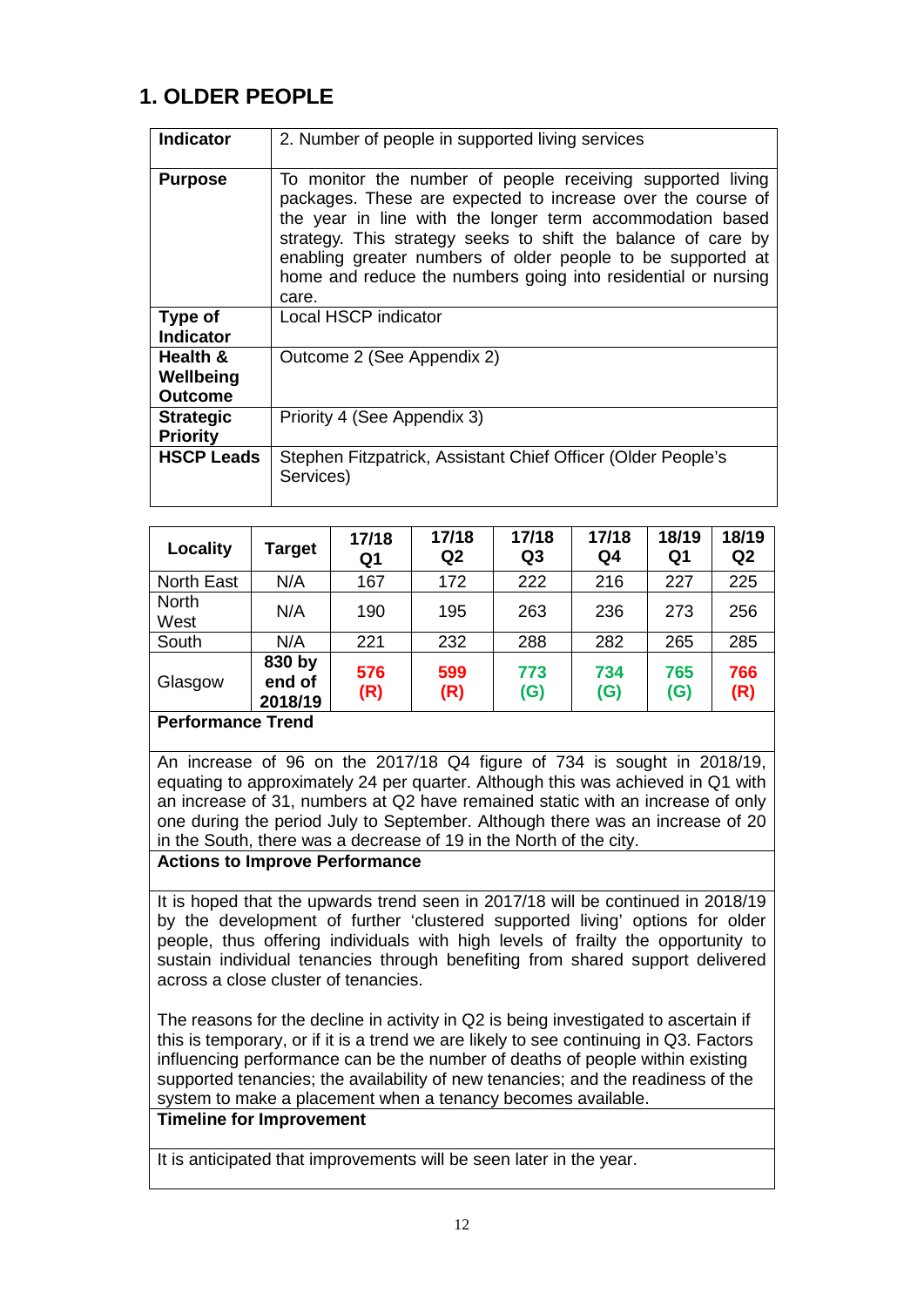| <b>Indicator</b>                        | 3. Percentage of service users who receive a reablement service                                                                                                                                                                                                                                                                                                                                                                                  |
|-----------------------------------------|--------------------------------------------------------------------------------------------------------------------------------------------------------------------------------------------------------------------------------------------------------------------------------------------------------------------------------------------------------------------------------------------------------------------------------------------------|
|                                         | following referral for a home care service.                                                                                                                                                                                                                                                                                                                                                                                                      |
| <b>Purpose</b>                          | All service users who require a home care service are screened for<br>suitability for reablement. This indicator reports the proportion of<br>service users who go on to receive a reablement service following<br>screening. It should be noted, however, that this function now lies<br>with Cordia. Information is reported for 4 weekly financial periods by<br>Cordia which has been mapped below to the HSCP quarterly<br>reporting cycle. |
| <b>Type of Indicator</b>                | Local HSCP indicator                                                                                                                                                                                                                                                                                                                                                                                                                             |
| Health &<br>Wellbeing<br><b>Outcome</b> | Outcome 2 (See Appendix 2)                                                                                                                                                                                                                                                                                                                                                                                                                       |
| <b>Strategic Priority</b>               | Priority 4 (See Appendix 3)                                                                                                                                                                                                                                                                                                                                                                                                                      |
| <b>HSCP Leads</b>                       | Stephen Fitzpatrick, Assistant Chief Officer (Older People's Services)                                                                                                                                                                                                                                                                                                                                                                           |

|               |        | 16/17           | 17/18          | 17/18 | 17/18           | 18/19            | 18/19            |                  |                  |  |
|---------------|--------|-----------------|----------------|-------|-----------------|------------------|------------------|------------------|------------------|--|
|               |        | Q4              | Q <sub>2</sub> | Q3    | Q4              | Q1               |                  | Q <sub>2</sub>   |                  |  |
| Referral      |        | Per             | Per            | Per   | Per             | Per <sub>4</sub> | Per <sub>5</sub> | Per <sub>6</sub> | Per <sub>7</sub> |  |
| <b>Source</b> | Target | 13 <sub>b</sub> | 7              | 10    | 13 <sub>b</sub> |                  |                  |                  |                  |  |
| Hospital      | 75%    | 73.4%           | 73.1%          | 77.0% | 72.8%           | 77.9%            | 67.7%            | 70.7%            | 74.7%            |  |
| Discharges    |        | (G)             | (A)            | (G)   | (A)             | (G)              | (R)              | (R)              | (G)              |  |
| Community     | 75%    | 76.5%           | 83.2%          | 81.3% | 78.2%           | 77.6%            | 79.1%            | 78.0%            | 70.2%            |  |
| Referrals     |        | (G)             | (G)            | (G)   | (G)             | (G)              | (G)              | (G)              | (R)              |  |
|               |        |                 |                |       |                 |                  |                  |                  |                  |  |

Performance is reported for both hospital discharges and community referrals. Performance has fluctuated and GREEN

#### **Actions to Improve Performance**

The demographic is changing and with more consideration for additional resources and complex care with some reablement potential, this may be a sign of the changing picture within homecare. However this continues to be featured in our continuous improvement plan and scrutiny of decision making occurs within team meetings and at individual supervision sessions. Reviewing the training provided and ensuring a programme of refresher training should ensure tighter decision making and consideration of different goals and outcomes that can be achieved via reablement which should influence screening and assessment decision making.

#### **Timeline for Improvement**

Action is contained within the continuous action plan for improvement and will be monitored every period. Training review is ongoing – industrial action has impacted on the hope to have some sessions delivered in Nov and with winter being particularly demanding in homecare it is likely that this will be delivered in the new year. Improvements should be delivered throughout quarter 3 and 4.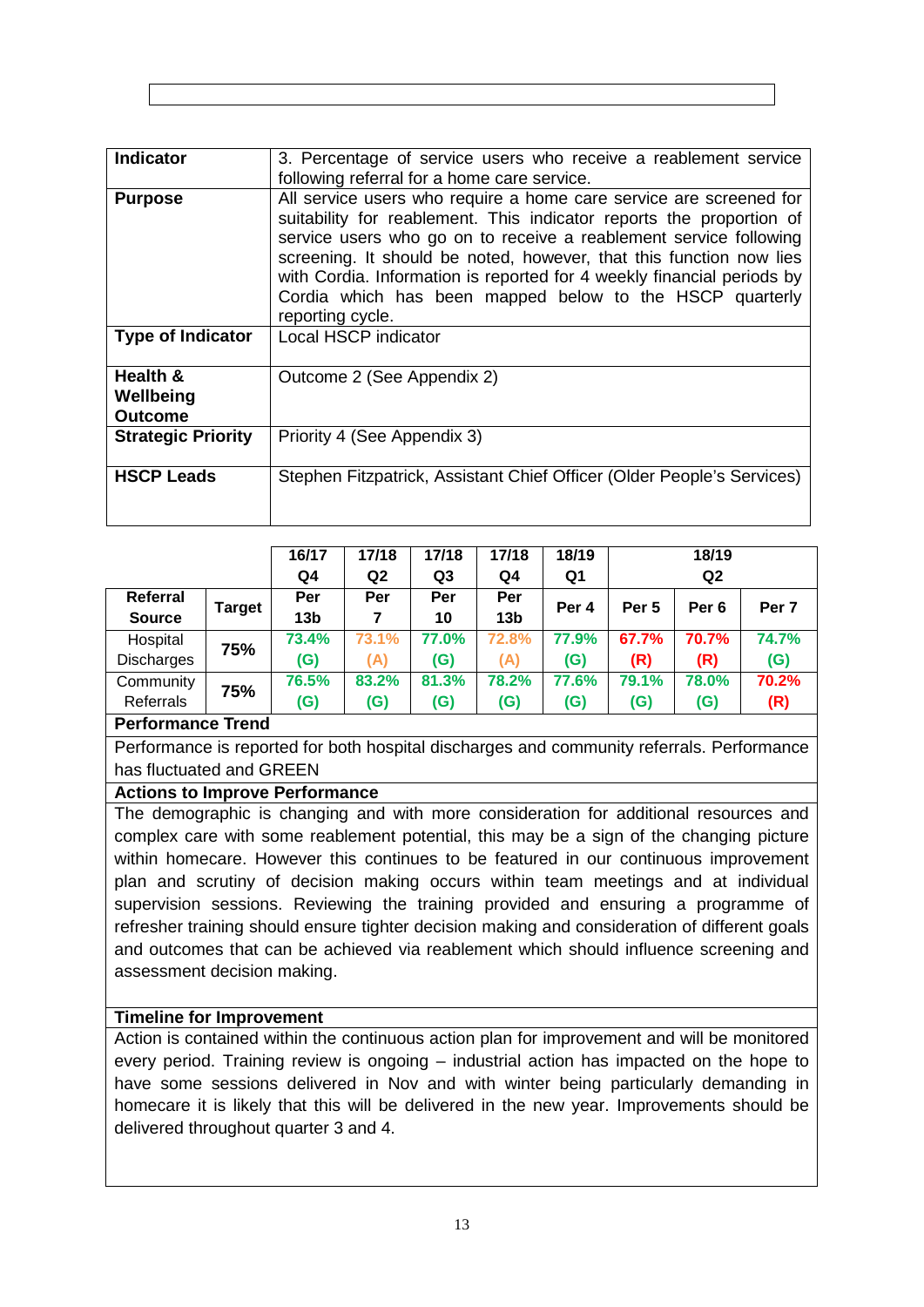| <b>Indicator</b>                        | 4. Percentage of service users leaving the service following<br>reablement period with no further home care support.                                                                                                                                                                                                                                                                                                                                                                                                                                                                                                                                                                                                                                                      |
|-----------------------------------------|---------------------------------------------------------------------------------------------------------------------------------------------------------------------------------------------------------------------------------------------------------------------------------------------------------------------------------------------------------------------------------------------------------------------------------------------------------------------------------------------------------------------------------------------------------------------------------------------------------------------------------------------------------------------------------------------------------------------------------------------------------------------------|
| <b>Purpose</b>                          | The Reablement service provides tailored support to people in their<br>own home for up to six weeks. It builds confidence by helping<br>people to regain skills to do what they can and want to do<br>for themselves at home. The two key objectives of the service are to<br>promote independence and reduce dependency. Greater<br>independence can be measured by a reduction in future home care<br>requirement. The Reablement service is one of the strategies we are<br>using to ensure that older people are able to live independently in<br>their own homes. It should be noted, however, that this function now<br>lies with Cordia. Information reported for 4 weekly financial periods<br>by Cordia been mapped below to the HSCP quarterly reporting cycle. |
| Type of<br><b>Indicator</b>             | <b>Local HSCP indicator</b>                                                                                                                                                                                                                                                                                                                                                                                                                                                                                                                                                                                                                                                                                                                                               |
| Health &<br>Wellbeing<br><b>Outcome</b> | Outcome 2 (See Appendix 2)                                                                                                                                                                                                                                                                                                                                                                                                                                                                                                                                                                                                                                                                                                                                                |
| <b>Strategic</b><br><b>Priority</b>     | Priority 4 (See Appendix 3)                                                                                                                                                                                                                                                                                                                                                                                                                                                                                                                                                                                                                                                                                                                                               |
| <b>HSCP Leads</b>                       | Stephen Fitzpatrick, Assistant Chief Officer (Older People's Services)                                                                                                                                                                                                                                                                                                                                                                                                                                                                                                                                                                                                                                                                                                    |

|              |               | 16/17           | 17/18            | 17/18          | 17/18           | 18/19 | 18/19            |                  |                  |
|--------------|---------------|-----------------|------------------|----------------|-----------------|-------|------------------|------------------|------------------|
|              |               | Q4              | Q <sub>2</sub>   | Q <sub>3</sub> | Q4              | Q1    | Q <sub>2</sub>   |                  |                  |
| Locality     | <b>Target</b> | Per.            | Per <sub>7</sub> | <b>Per 11</b>  | Per             | Per 4 | Per <sub>5</sub> | Per <sub>6</sub> | Per <sub>7</sub> |
|              |               | 13 <sub>b</sub> |                  |                | 13 <sub>b</sub> |       |                  |                  |                  |
| <b>North</b> | $>40\%$       | 37%             | 34.4%            | 42.5%          | 32.5%           | 34.8% | 30.7%            | 44.9%            | 41.4%            |
| East         |               | (R)             | (R)              | (G)            | (R)             | (R)   | (R)              | (G)              | (G)              |
| <b>North</b> | $>40\%$       | 33%             | 37%              | 39.1%          | 45.7%           | 41.1% | 36.5%            | 40.9%            | 37.0%            |
| West         |               | (R)             | (R)              | (G)            | (G)             | (G)   | (R)              | (G)              | (R)              |
| South        | $>40\%$       | 39%             | 33.3%            | 35.8%          | 35.9%           | 18.7% | 42.6%            | 41.8%            | 36.2%            |
|              |               | (A)             | (R)              | (R)            | (R)             | (R)   | (G)              | (G)              | (R)              |
|              | $>40\%$       | 36%             | 34.9%            | 38.6%          | 37.9%           | 29.6% | 37.4%            | 42.2%            | 38.2%            |
| Citywide     |               | (R)             | (R)              | (A)            | (R)             | (R)   | (R)              | (G)              | (A)              |

Performance varies across locality and over time. At the city-wide level performance improved between the end of Quarter 1 (Period 4, 29.6%, RED) and the end of Quarter 2 (Period 7, 38.2%, AMBER).

#### **Actions to Improve Performance**

The 40% target continues to be challenging to achieve on a consistent basis but remains the target for 2018/19. Monthly monitoring of the city wide reablement performance continues in conjunction with Cordia and operational areas. While there has been an improvement in performance in period 6, performance in North West and South has slipped in period 7.

Performance against the target can fluctuate between quarters as activity is directly related to the number of hospital discharges during the reporting period (which also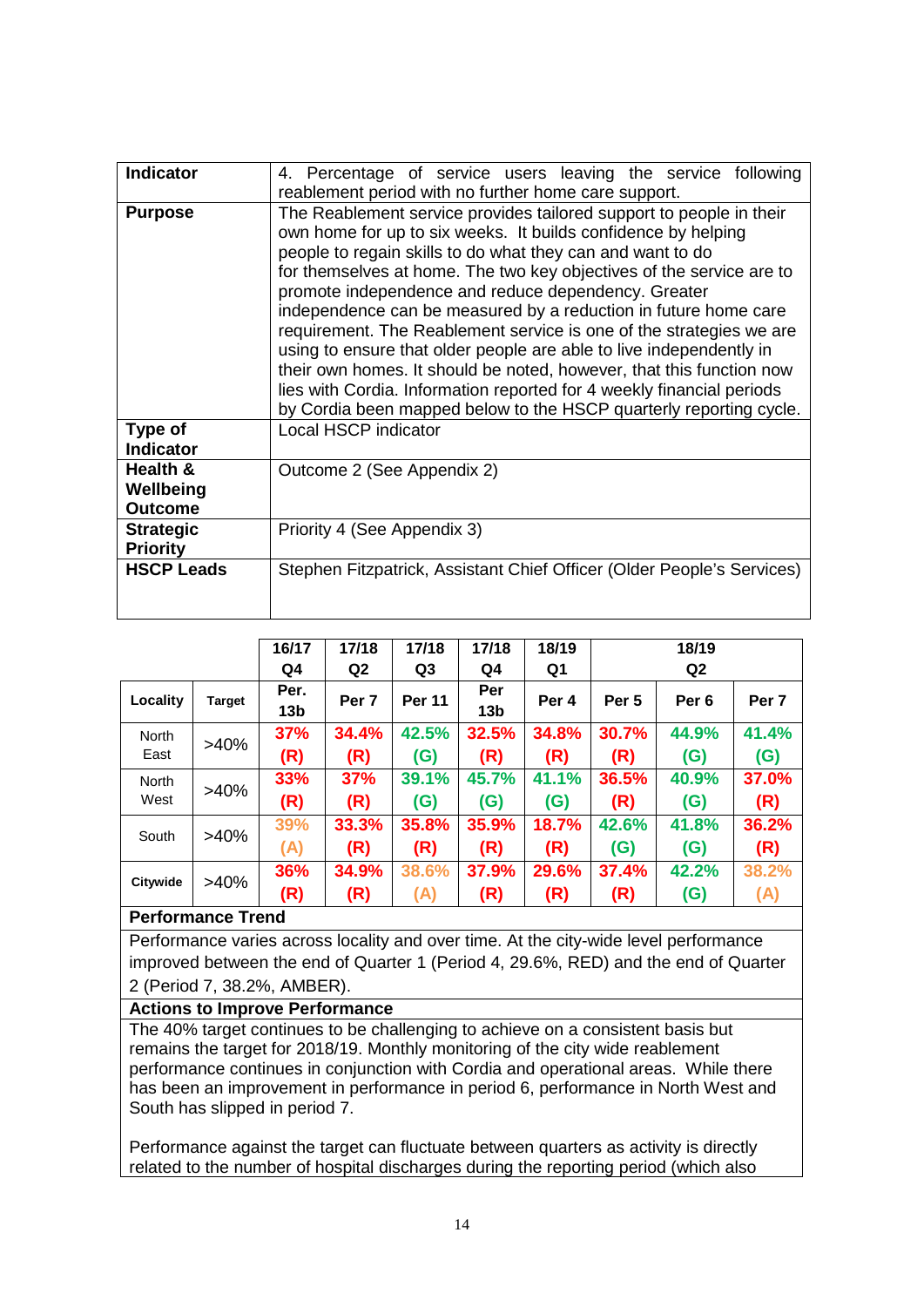fluctuate) and due to seasonal factors. Although the numbers referred into reablement continue to be high due to demographic changes, we expect to see improvement in performance going forward.

There has been a particular focus on dementia and continence and additional resources (2 home carers) have been required. This indicates a more complex level of need than before being seen in reablement, which could potentially impact on the performance figures as they may be more likely to require ongoing care going forward.

#### **Timeline for Improvement**

It is expected that the target will be achieved on a consistent basis across the city by the next quarter.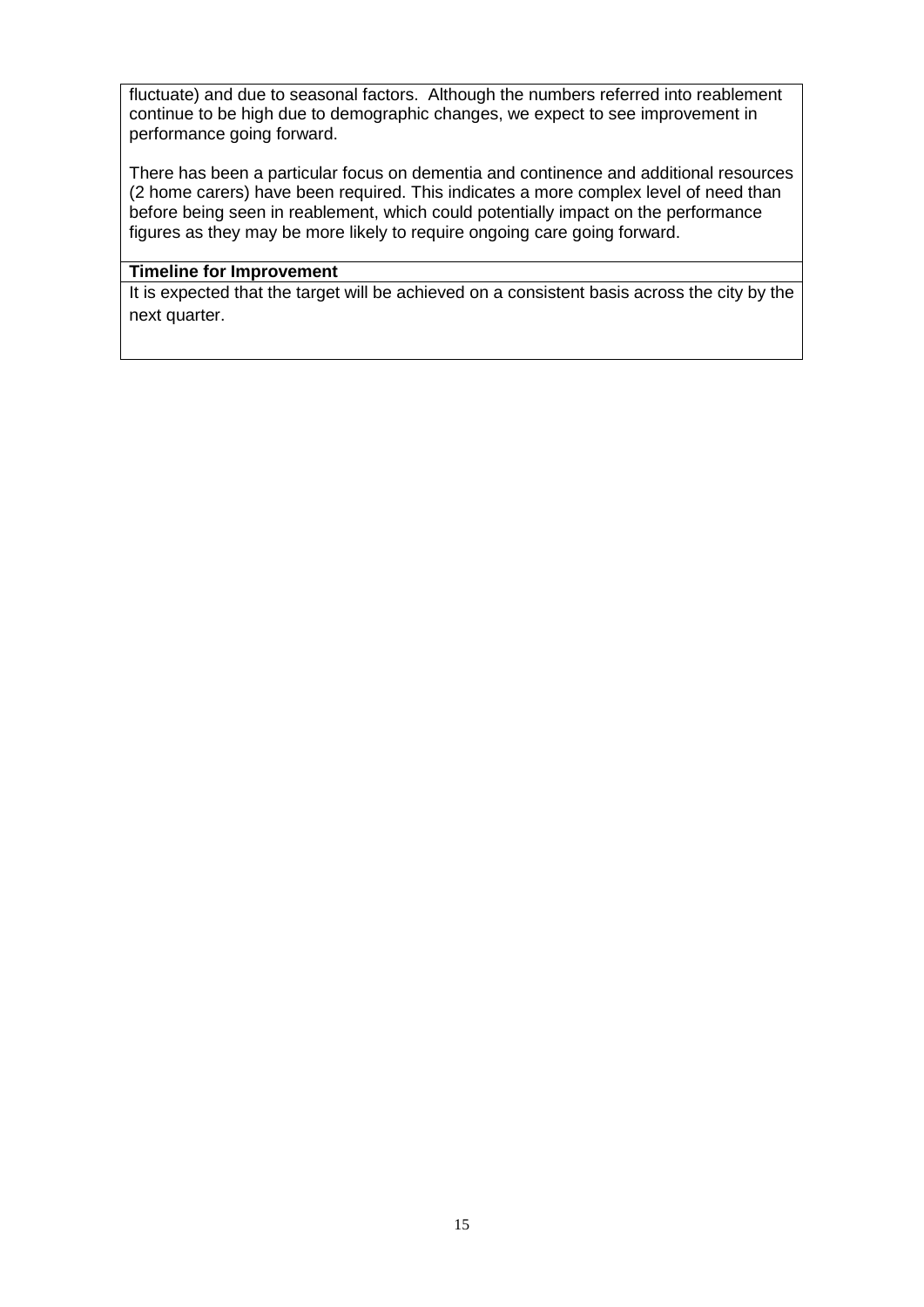## **UNSCHEDULED CARE**

| Indicator                     | 1. New Accident and Emergency (A&E) attendances (All ages)                                                                                                                                                                                                                                                                    |
|-------------------------------|-------------------------------------------------------------------------------------------------------------------------------------------------------------------------------------------------------------------------------------------------------------------------------------------------------------------------------|
| <b>Purpose</b>                | To monitor attendance at Accident and Emergency units. Partners are<br>working together to reduce these over time and shift the balance of care<br>towards the community. It includes all new and unplanned attendances<br>at emergency departments and Minor Injury Units (MIUs). Source of<br>data is ISD MSG data reports. |
| <b>Type of Indicator</b>      | Ministerial Strategic Group (MSG) Indicator 3.                                                                                                                                                                                                                                                                                |
| <b>Health &amp; Wellbeing</b> | Outcome 9 (See Appendix 2)                                                                                                                                                                                                                                                                                                    |
| <b>Outcome</b>                |                                                                                                                                                                                                                                                                                                                               |
| <b>Strategic Priority</b>     | Priority 3 (See Appendix 3)                                                                                                                                                                                                                                                                                                   |
| <b>HSCP Leads</b>             | Stephen Fitzpatrick, Assistant Chief Officer (Older People's Services)                                                                                                                                                                                                                                                        |

|                          | 2018/19                        |               | 15/16                     | 16/17         |                           | 17/18         |                           | 18/19         |                           |
|--------------------------|--------------------------------|---------------|---------------------------|---------------|---------------------------|---------------|---------------------------|---------------|---------------------------|
|                          | Target                         | <b>Number</b> | <b>Monthly</b><br>average | <b>Number</b> | <b>Monthly</b><br>average | <b>Number</b> | <b>Monthly</b><br>average | <b>Number</b> | <b>Monthly</b><br>average |
| Glasgow                  | 197,542<br>(16, 461/<br>month) | 201,573       | 16,798                    | 201,768       | 16.814                    | 205,642       | 17,136                    | 72,672        | 18,168<br>(R)             |
| <b>Dorformance Trand</b> |                                |               |                           |               |                           |               |                           |               |                           |

#### **Performance Trend**

The indicator has remained similar but the previous data source has been replaced by a new source provided in relation to the suite of MSG indicators which provides a combined figure for the city. The number of attendances have risen over the last three years. To June 2018, the numbers of attendances (monthly average) have risen in comparison to 2015/16 and 17/18.

The HSCP has set a trajectory for 2018/19 which is based upon a 2% reduction on the 2015/16 baseline and performance is monitored against this.

#### **Actions to Improve Performance**

There is a Board wide unscheduled care improvement programme in place which includes a number of actions to shift as much acute activity as possible to be managed on a more planned basis. A&E attendances are increasing nationally and work is underway to understand why this is case and differentiate between emergency and urgent care so patients get the right treatment at the right time. This is being considered as part of the Board wide Moving Forward Together programme and further updates will be provided in due course.

#### **Timeline for Improvement**

Trends will be monitored and reported regularly. An updated MSG return is planned for January 2019.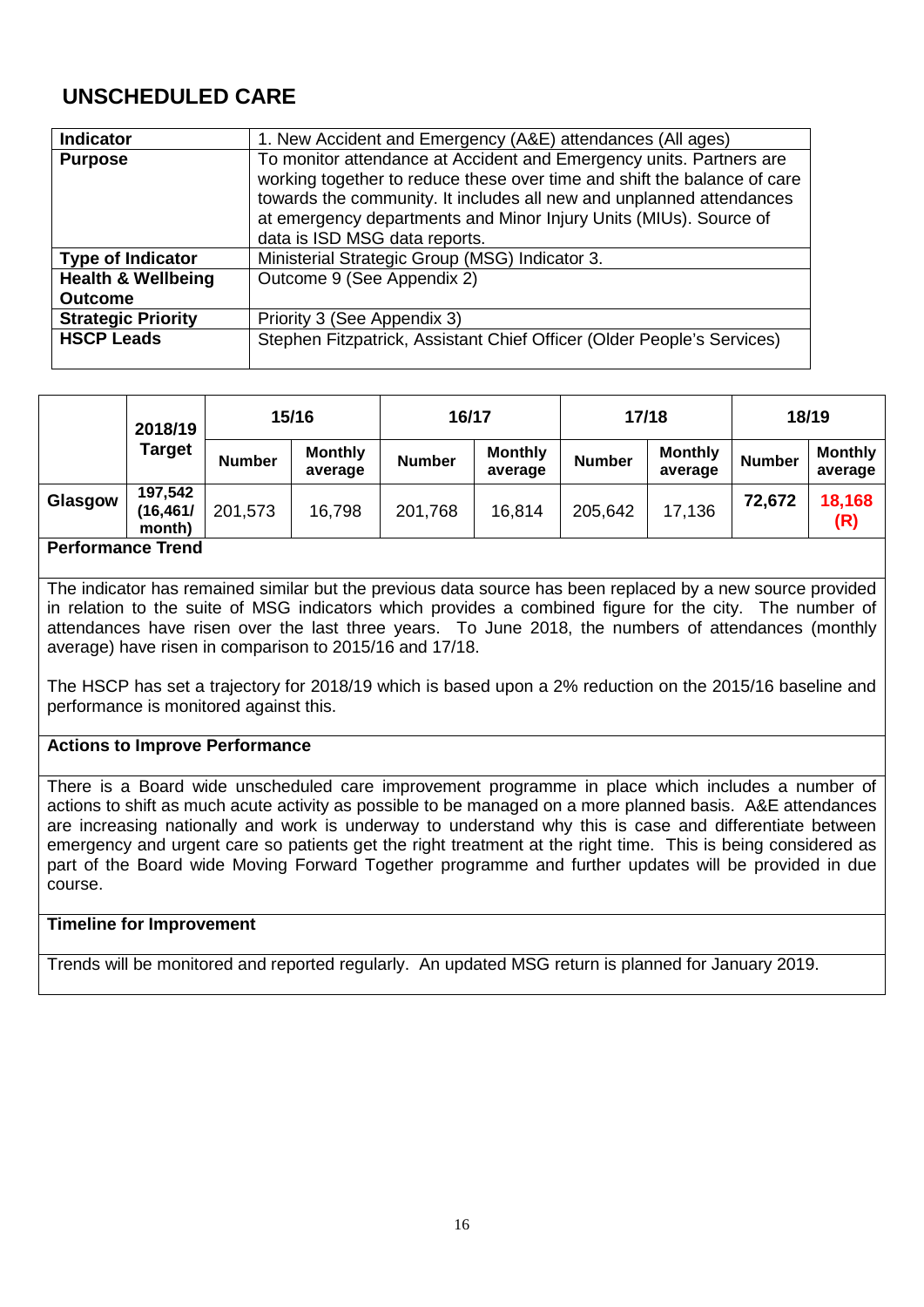| <b>Indicator</b>                        | 3. Total number of Acute Delays.                                                                                                                                                                                                                                                                                                                                                                                                                             |
|-----------------------------------------|--------------------------------------------------------------------------------------------------------------------------------------------------------------------------------------------------------------------------------------------------------------------------------------------------------------------------------------------------------------------------------------------------------------------------------------------------------------|
| <b>Purpose</b>                          | To monitor the extent to which people are being unnecessarily delayed in<br>acute hospital beds, with the aim that these are reduced. The figures<br>shown relate to the Health Board monthly census date and are for all<br>acute specialties (excluding Mental Health and Older People's Mental<br>Health (OPMH) which are in the Mental Health & Older People's section<br>of this report). Source of data is the monthly Health Board Census<br>figures. |
| Type of<br><b>Indicator</b>             | Local HSCP indicator                                                                                                                                                                                                                                                                                                                                                                                                                                         |
| Health &<br>Wellbeing<br><b>Outcome</b> | Outcome 9 (See Appendix 2)                                                                                                                                                                                                                                                                                                                                                                                                                                   |
| <b>Strategic</b><br><b>Priority</b>     | Priority 3 (See Appendix 3)                                                                                                                                                                                                                                                                                                                                                                                                                                  |
| <b>HSCP Leads</b>                       | Stephen Fitzpatrick, Assistant Chief Officer (Older People's Services)                                                                                                                                                                                                                                                                                                                                                                                       |

|                                   | <b>Target</b> | Apr<br>17 | Apr<br>18 | May<br>18 | Jun<br>18 | Jul<br>18 | Aug<br>18 |
|-----------------------------------|---------------|-----------|-----------|-----------|-----------|-----------|-----------|
| <b>North East</b>                 |               | 10        | 23        | 26        | 20        | 11        | 14        |
| <b>North West</b>                 |               | 6         | 15        | 15        | 15        | 22        | 8         |
| South                             |               | 14        | 12        | 23        | 17        | 18        | 22        |
| <b>Sub-Total (Included Codes)</b> |               | 30        | 50        | 64        | 52        | 51        | 44        |
| <b>North East</b>                 |               | 2         | 2         | 2         | 3         | 2         | 2         |
| <b>North West</b>                 |               | 5         | 4         | 9         |           | 6         | 3         |
| <b>South</b>                      |               | 4         | 4         | 4         | 7         | 7         | 9         |
| <b>Sub-Total (Complex Codes)</b>  |               | 11        | 10        | 15        | 17        | 15        | 14        |
| <b>All Delays</b>                 | 20            | 41        | 60        | 79        | 69        | 66        | 58        |
|                                   |               | (R)       | (R)       | (R)       | (R)       | (R)       | (R)       |

Numbers vary across localities and over time and have fallen in July and August.

#### **Actions to Improve Performance**

The weekly operational meeting continues to manage delays involving HSCP operational & commissioning leads, Acute Operational Managers and discharge management representation to ensure all actions to improve performance are progressed. While there was an increase in delays in May there has been a gradual reduction since. Some of these delays extended to a few days only with longer delays relating to complex care placement, capacity assessment, health equipment delays and house cleans.

#### **Timescale for Improvement**

Sustainable improvements will be sought going forward. Performance is constantly monitored to ensure performance is maintained as close as possible to target. Intermediate Care Improvement Plan ongoing and target date for Home is Best implementation is Oct 2018.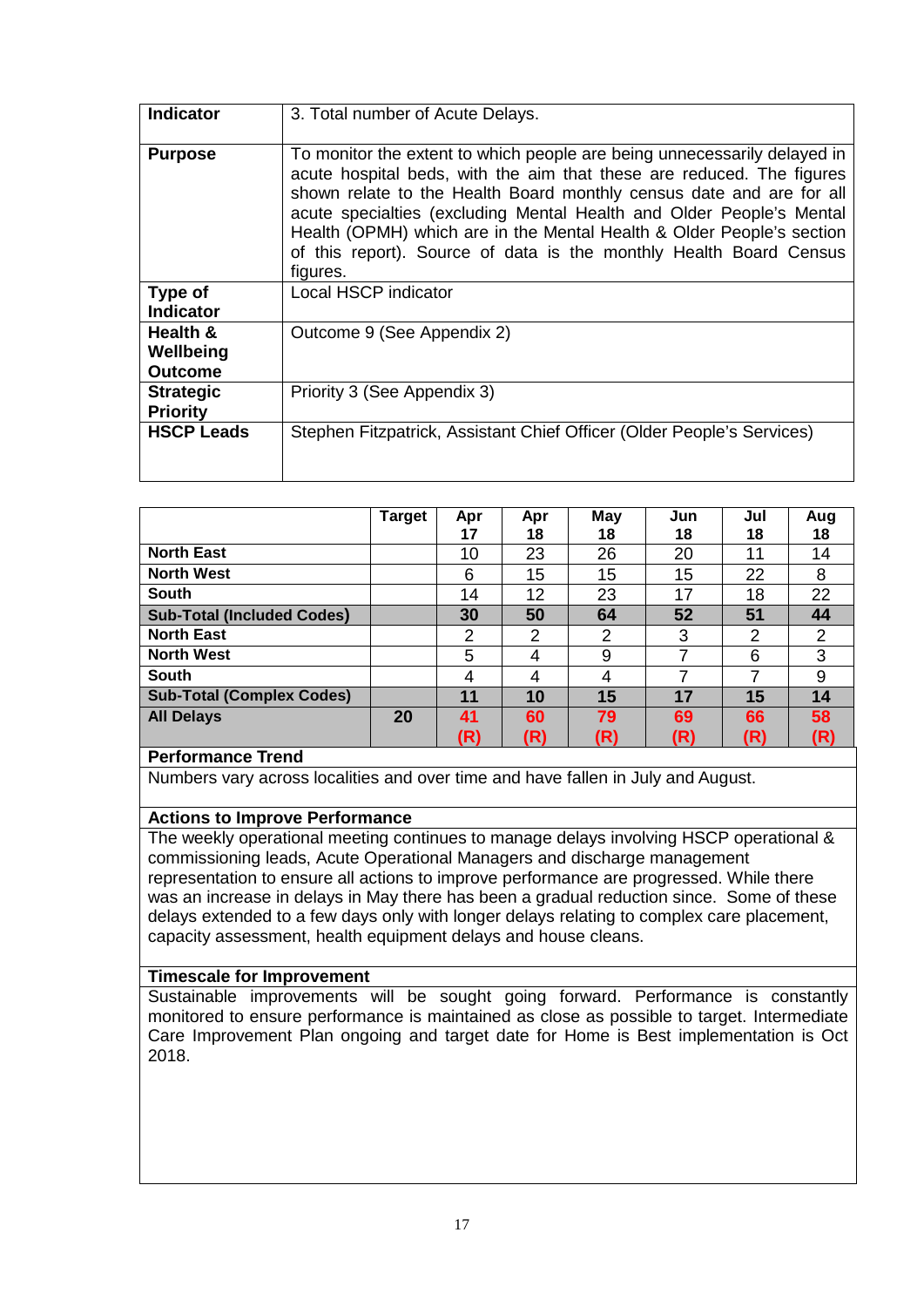| <b>Indicator</b>  | 4. Total number of Acute Bed Days Lost to Delayed Discharge (Older                                                                                                                                                                                                                                                                                                                                     |
|-------------------|--------------------------------------------------------------------------------------------------------------------------------------------------------------------------------------------------------------------------------------------------------------------------------------------------------------------------------------------------------------------------------------------------------|
|                   | People $65 +$ )                                                                                                                                                                                                                                                                                                                                                                                        |
| <b>Purpose</b>    | To monitor the extent to which acute beds are occupied unnecessarily<br>by people medically fit for discharge, with the aim being that these are<br>reduced. This relates to beds occupied by older people only and<br>includes those occupied by older people who are classified as AWI<br>under the requirements of the Adults with Incapacity Act 2000.<br>Source is Health Board Information Team. |
| Type of           | Local HSCP indicator                                                                                                                                                                                                                                                                                                                                                                                   |
| <b>Indicator</b>  |                                                                                                                                                                                                                                                                                                                                                                                                        |
| Health &          | Outcome 9 (See Appendix 2)                                                                                                                                                                                                                                                                                                                                                                             |
| Wellbeing         |                                                                                                                                                                                                                                                                                                                                                                                                        |
| <b>Outcome</b>    |                                                                                                                                                                                                                                                                                                                                                                                                        |
| <b>Strategic</b>  | Priority 3 (See Appendix 3)                                                                                                                                                                                                                                                                                                                                                                            |
| <b>Priority</b>   |                                                                                                                                                                                                                                                                                                                                                                                                        |
| <b>HSCP Leads</b> | Stephen Fitzpatrick, Assistant Chief Officer (Older People's Services)                                                                                                                                                                                                                                                                                                                                 |
|                   |                                                                                                                                                                                                                                                                                                                                                                                                        |

| <b>AREA</b> | 15/16<br><b>Total</b>    | 16/17<br><b>Total</b> | 17/18<br><b>Total</b> | <b>Target</b><br>for<br>18/19 | Jun<br>18 | July<br>18 | Aug<br>18 | Year<br>to<br><b>Date</b> | <b>Monthly</b><br>average |
|-------------|--------------------------|-----------------------|-----------------------|-------------------------------|-----------|------------|-----------|---------------------------|---------------------------|
| <b>HSCP</b> | 21,288                   | 15,557                | 10,982                | 10,000<br>(833/<br>month)     | 1602      | 1553       | 1461      | 7314<br>(R)               | 1463<br>(R)               |
| <b>NE</b>   | 5777                     | 4058                  | 3002                  | N/A                           | 672       | 335        | 273       | 2265                      | 453                       |
| <b>NW</b>   | 8034                     | 6406                  | 3372                  | N/A                           | 310       | 600        | 463       | 2204                      | 441                       |
| S           | 7477                     | 5093                  | 4608                  | N/A                           | 620       | 618        | 725       | 2925                      | 585                       |
|             | <b>Performance Trend</b> |                       |                       |                               |           |            |           |                           |                           |

For the city as a whole, there has been a significant reduction over the last two years, contributed to by the reclassification of the AWI beds in 2016/17 (see indicator 8 below).

The HSCP has set a trajectory for 2018/19 which is based upon a reduction to 10,000 bed days for the year (monthly average of 833).

During 2018/19, they have increased so far, with a monthly average of 1463 (compared with an average of 915 for 17/18).

#### **Actions to Improve Performance**

Acute bed days lost is a function of delays themselves and so an increase in delays recently (see indicator 6 trends) has resulted in an increase in bed days lost. The actions described at indicator 6 above to reduce delays will have an impact on bed days lost and this is expected to reduce over the coming months.

#### **Timescale for Improvement**

An improved performance is expected later in the year as a result of the actions highlighted at indicator 5 above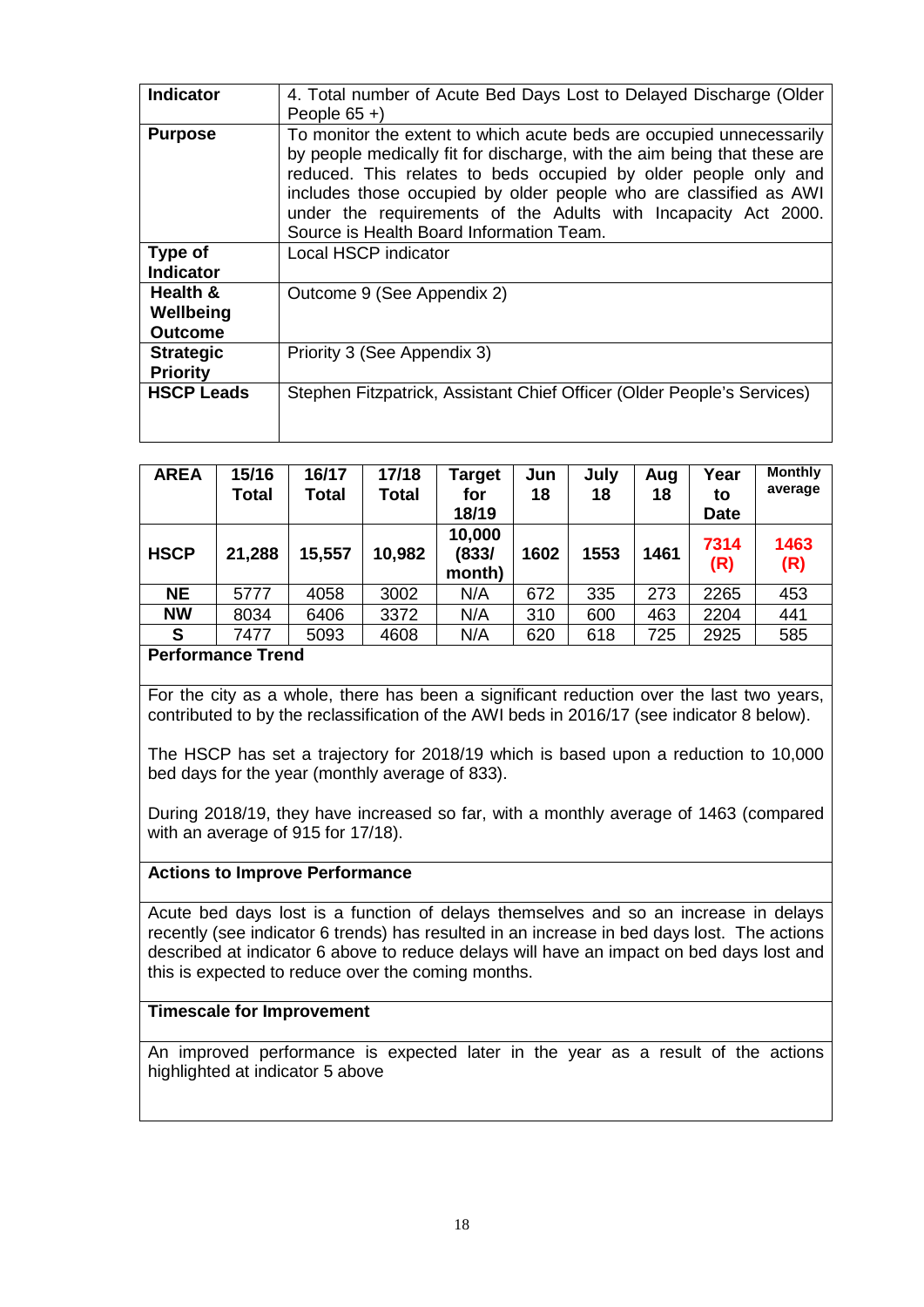| Indicator                               | 5. Total number of Acute Bed Days lost to Delayed Discharge for Adults<br>with Incapacity (Older People 65+).                                                                                                                                                                                                                                 |
|-----------------------------------------|-----------------------------------------------------------------------------------------------------------------------------------------------------------------------------------------------------------------------------------------------------------------------------------------------------------------------------------------------|
| <b>Purpose</b>                          | To monitor the extent to which acute beds are occupied unnecessarily<br>be older people who are medically fit for discharge and who are<br>classified as Adults with Incapacity (AWI) under the terms of the Adults<br>with Incapacity Act 2000. This indicator is a subset of indicator 7 above.<br>Source is Health Board Information Team. |
| Type of<br><b>Indicator</b>             | Local HSCP indicator/ Ministerial Strategic Group (MSG) Indicator 4                                                                                                                                                                                                                                                                           |
| Health &<br>Wellbeing<br><b>Outcome</b> | Outcome 9 (See Appendix 2)                                                                                                                                                                                                                                                                                                                    |
| <b>Strategic</b><br><b>Priority</b>     | Priority 3 (See Appendix 3)                                                                                                                                                                                                                                                                                                                   |
| <b>HSCP Leads</b>                       | Stephen Fitzpatrick, Assistant Chief Officer (Older People's Services)                                                                                                                                                                                                                                                                        |

| <b>AREA</b> | 15/16<br><b>Total</b> | 16/17<br>Total | 17/18<br><b>Total</b> | Target<br>for<br>18/19  | Jun<br>18 | July<br>18 | Aug<br>18 | Year<br>to<br><b>Date</b> | <b>Monthly</b><br>average |
|-------------|-----------------------|----------------|-----------------------|-------------------------|-----------|------------|-----------|---------------------------|---------------------------|
| <b>HSCP</b> | 10,715                | 6050           | 2098                  | 1910<br>(159/<br>month) | 467       | 502        | 314       | 1949<br>(R)               | 390                       |
| <b>NE</b>   | 3590                  | 1647           | 336                   | N/A                     | 147       | 76         | 10        | 409                       | 82                        |
| <b>NW</b>   | 3558                  | 2995           | 816                   | N/A                     | 112       | 212        | 98        | 701                       | 140                       |
| S           | 3910                  | 1408           | 946                   | N/A                     | 208       | 214        | 206       | 839                       | 168                       |

For the city as a whole, there has been a significant reduction over the last three years, contributed to by the reclassification of the AWI beds in 2016/17 which the HSCP commission in community settings in line with national guidance, which meant they were no longer included.

The HSCP has set a trajectory for 2018/19 which is based upon a reduction to 1910 bed days for the year (monthly average of 159).

During 2018/19, they have increased so far, with a monthly average of 390

#### **Actions to Improve Performance**

The actions described at indicator 5 above to reduce delays will have an impact on bed days lost and improvements are expected towards the end of the year.

#### **Timescale for Improvement**

An improved performance is expected later in the year as a result of the actions highlighted at indicator 5 above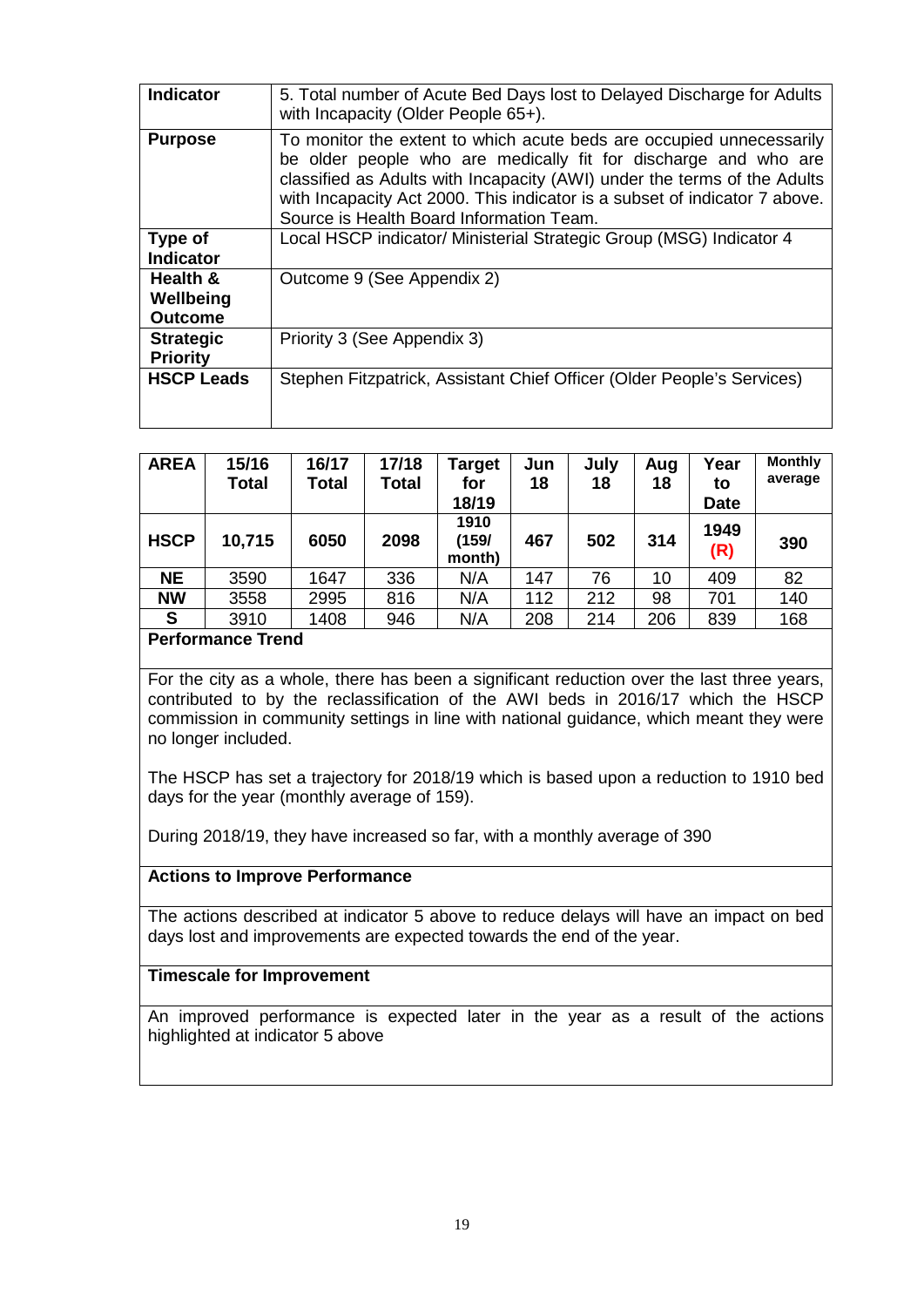## **CHILDREN'S SERVICES**

| Indicator                               | 2. Access to Child and Adolescent Mental Health Services (CAMHS)<br>services: % seen within 18 weeks.                                                                            |
|-----------------------------------------|----------------------------------------------------------------------------------------------------------------------------------------------------------------------------------|
| <b>Purpose</b>                          | To monitor waiting times for accessing child and adolescent mental health<br>services. The aim is to minimise waiting times and ensure all children are<br>seen within 18 weeks. |
| Type of<br><b>Indicator</b>             | NHS LDP (Local Development Plan) Standard                                                                                                                                        |
| Health &<br>Wellbeing<br><b>Outcome</b> | Outcome 9 (See Appendix 2)                                                                                                                                                       |
| <b>Strategic</b><br><b>Priority</b>     | Priority 1 (See Appendix 3)                                                                                                                                                      |
| <b>HSCP Leads</b>                       | Mike Burns, Assistant Chief Officer (Children's Services)                                                                                                                        |

|                   | <b>Targe</b> | Apr-16 | Apr-17 | Apr-18 | May-18 | <b>Jun-18</b> | <b>Jul-18</b> | Aug-18 |
|-------------------|--------------|--------|--------|--------|--------|---------------|---------------|--------|
| <b>Area</b>       |              |        |        |        |        |               |               |        |
| <b>North</b>      | 100%         | 100%   | 100%   | 99.6%  | 99.6%  | 99.6%         | 98.3%         | 98.2%  |
| Glasgow           |              | (G)    | (G)    | (G)    | (G)    | (G)           | (G)           | (G)    |
| South             | 100%         | 100%   | 100%   | 99.4%  | 99.4%  | 99.5%         | 99.4%         | 100%   |
| Glasgow           |              | (G)    | (G)    | (G)    | (G)    | (G)           | (G)           | (G)    |
| East              | 100%         | 100%   | 100%   | 91.2%  | 91.2%  | 90%           | 85.8%         | 89.3%  |
| Glasgow           |              | (G)    | (G)    | (R)    | (R)    | (R)           | (R)           | (R)    |
| West              | 100%         | 100%   | 100%   | 84.2%  | 83.5%  | 81%           | 81%           | 79.4%  |
| Glasgow           |              | (G)    | (G)    | (R)    | (R)    | (R)           | (R)           | (R)    |
| Glasgow           | 100%         | 100%   | 100%   | 92.9%  | 92.7%  | 92.6%         | 90.3%         | 90.6%  |
| <b>HSCP</b>       |              | (G)    | (G)    | (R)    | (R)    | (R)           | (R)           | (R)    |
| Dorformonoo Trond |              |        |        |        |        |               |               |        |

#### **Performance Trend**

Variations exist across localities and over time. Performance has remained RED for East and West Glasgow and the city since April. North and South Glasgow has remained GREEN.

#### **Actions to Improve Performance**

The drop in percentage of children seen within 18 weeks in East and West Glasgow arose due to a number of factors, including significant workforce issues and changes implemented to increase the level of accepted referrals, which in turn created increased demand.

A number of approaches have been undertaken to address this, including temporarily extending our core hours of business to include early evenings and weekend work and the introduction of a Quality Improvement Programme. The Quality Improvement Programme is focusing on four distinct work streams: 1.Review of overall service provision, leadership and culture, 2. Service Improvements, 3. Training and support, 4. Supervision and Leadership, and is being led by the CAMHS SMT members.

The Quality Improvement Programme will launch its main initiative on 1<sup>st</sup> October, which will involve working towards a full booking system and the introduction of a Central Choice Team.

Further, as part of wider Scottish Governments plans, we have been working on the reduction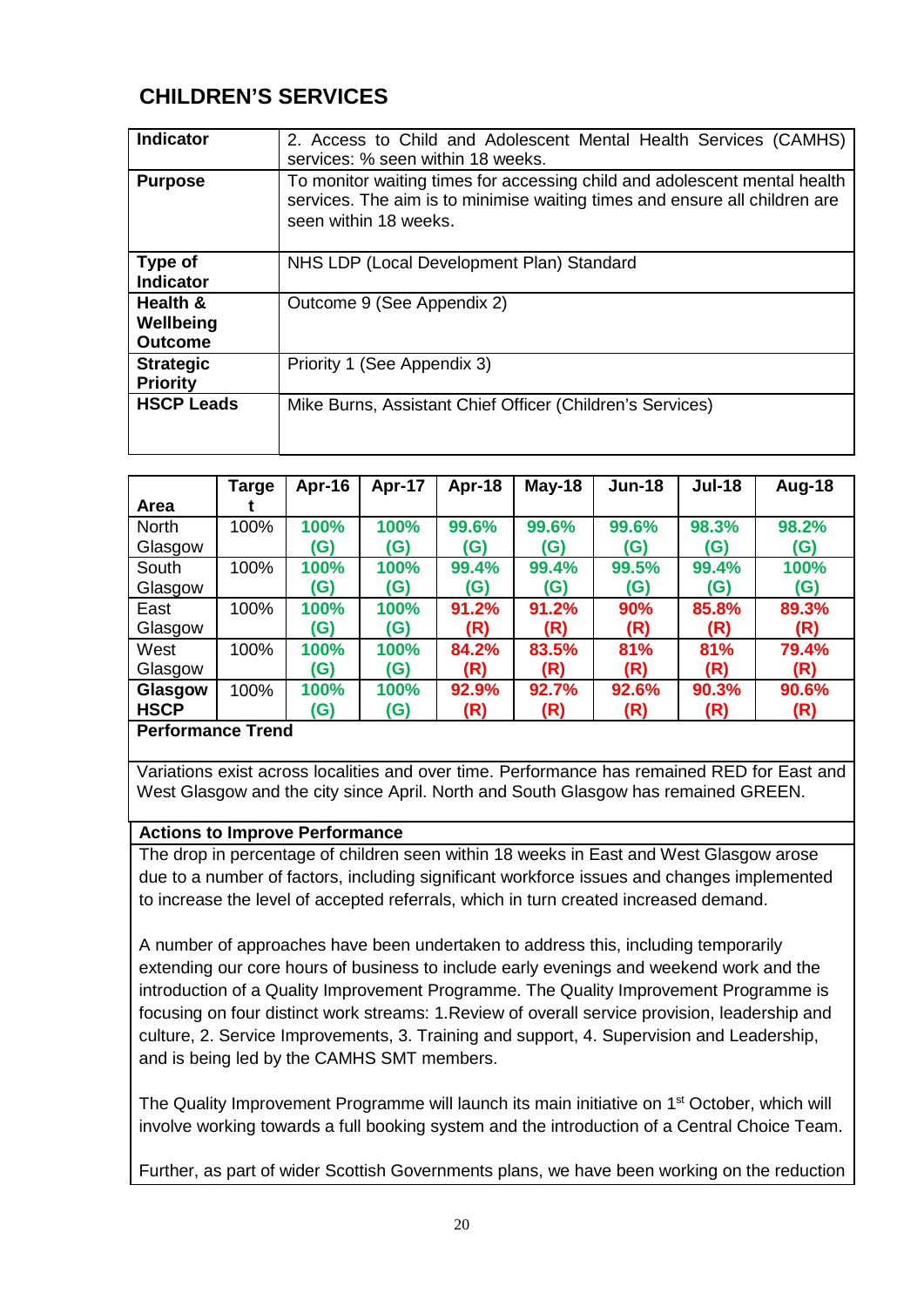of rejected referrals. Over the last six months, GGC have reduced their rejected referrals from 35% to 19%, which is now under the UK and Scottish averages. As noted, this has had an additional effect on RTT performance. The Quality Improvement Programme will ensure that all appropriate children and young people will be accepted to Choice, which will further reduce the rejected referral rate to less than 10%, whilst improving the RTT as above.

#### **Timeline for Improvement**

The CAMHS Glasgow City Quality Improvement Programme has been underway since April 2018. The temporary changes to core working hours have been in place since January 2018. Based on more recent (unconfirmed) figures, we anticipate month on month improvements. We forecast that by the end of December 2018, there will be a significant decrease in the longest waiting time and number of children waiting, with CAMHS meeting the RTT by then.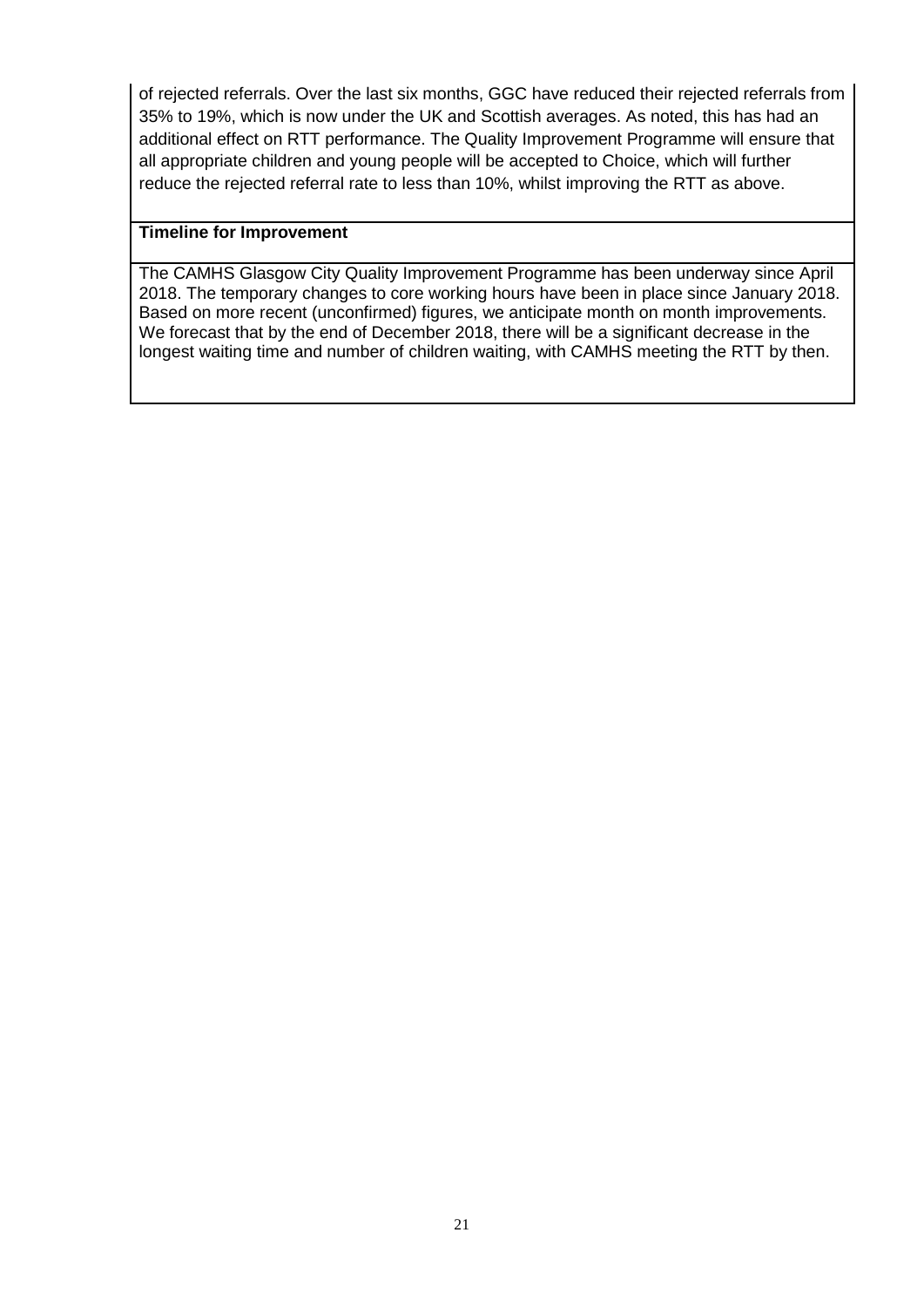## **ADULT MENTAL HEALTH**

| <b>Target/Ref</b> | 1. Psychological Therapies: % of people who started a psychological therapy within 18<br>weeks of referral                                                                                                                                               |
|-------------------|----------------------------------------------------------------------------------------------------------------------------------------------------------------------------------------------------------------------------------------------------------|
| <b>Purpose</b>    | To monitor waiting times for people accessing a psychological therapy treatment, with<br>the target being for 90% of patients to be seen within 18 weeks. This indicator relates<br>to all adults and older people and to people who have been seen. AM1 |
| Type of           | NHS LDP (Local Development Plan) Standard                                                                                                                                                                                                                |
| <b>Indicator</b>  |                                                                                                                                                                                                                                                          |
| Health &          | Outcome 9 (See Appendix 2)                                                                                                                                                                                                                               |
| Wellbeing         |                                                                                                                                                                                                                                                          |
| <b>Outcome</b>    |                                                                                                                                                                                                                                                          |
| <b>Strategic</b>  | Priority 1 (See Appendix 3)                                                                                                                                                                                                                              |
| <b>Priority</b>   |                                                                                                                                                                                                                                                          |
| <b>HSCP Lead</b>  | Jackie Kerr, Assistant Chief Officer (Adult Services)                                                                                                                                                                                                    |
|                   |                                                                                                                                                                                                                                                          |

|                   | % of People who started treatment within 18 weeks of referral |              |              |               |               |               |              |              |
|-------------------|---------------------------------------------------------------|--------------|--------------|---------------|---------------|---------------|--------------|--------------|
| Locality          | <b>HSCP</b><br>Target                                         | Apr 17       | Apr 18       | <b>May 18</b> | <b>Jun 18</b> | <b>Jul 18</b> | Aug 18       | Sep 18       |
| <b>NE</b>         | 90%                                                           | 87.1%<br>(A) | 87%<br>(A)   | 84.5%<br>(R)  | 83.1%<br>(R)  | 78.6%<br>(R)  | 85.2%<br>(R) | 82.5%<br>(R) |
| <b>NW</b>         | 90%                                                           | 81.7%<br>(R) | 83.1%<br>(R) | 94.1%<br>(G)  | 93.8%<br>(G)  | 91.4%<br>(G)  | 84%<br>(R)   | 79.7%<br>(R) |
| S                 | 90%                                                           | 96.5%<br>(G) | 94.7%<br>(G) | 92.2%<br>(G)  | 95.5%<br>(G)  | 98.8%<br>(G)  | 92.7%<br>(G) | 94.7%<br>(G) |
| Dorformonan Trand |                                                               |              |              |               |               |               |              |              |

#### **Performance Trend**

Performance information now available again after the transfer over from PIMS to EMISWeb. At September, performance remains at GREEN in the South; has remained RED in the North East; and moved from GREEN to RED in the North West.

#### **Actions to Improve Performance**

The Primary Care Mental Health (PCMH) teams are relatively small in workforce but large in the volume of provided psychological therapy treatments to patients. As a result, a few clinical and/or admin vacancies, long term leave or retirals produce a significant impact on the performance of the team. Rerecruitment is a lengthy process and these factors are impacting on the PCMH and the Community Mental Health teams that provide a more specialist range of psychological interventions.

There remains a focus on addressing the recruitment to existing vacancies across all three localities. It is likely that there will be an impact on performance; however teams are aware of the issues and work to provide a short term response, flexing the limited remaining resource capacity, to provide a service within the target timeframes.

#### **Timeline for Improvement**

Performance will be impacted on by recruitment issues over the next quarter. Where recruitment to posts has been possible and staff are in place then performance will improve in the longer term, with the potential for a shorter term variation as issues are addressed.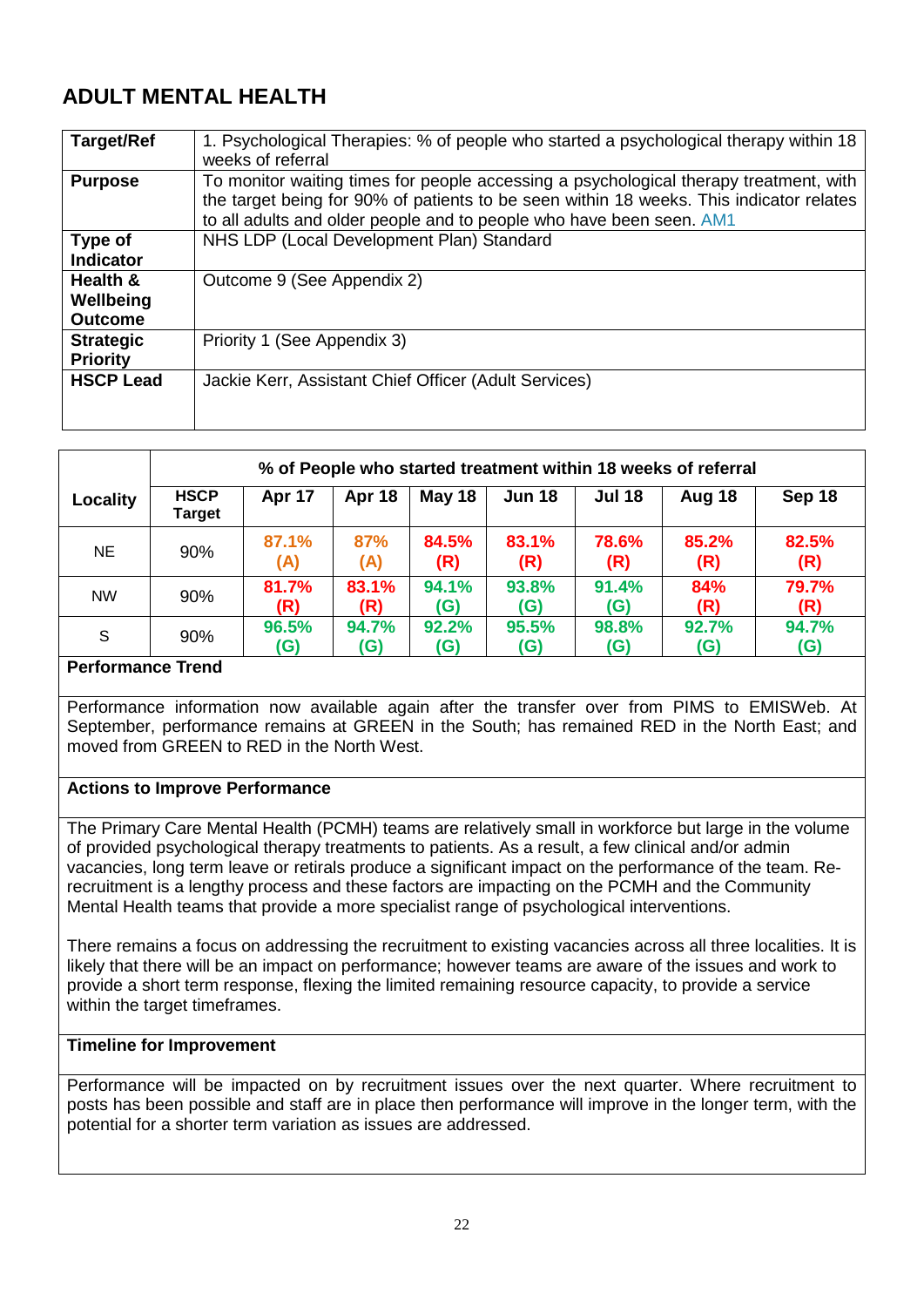| <b>Indicator</b>                        | 2. Total number of Adult Mental Health Delays                                                                                                                                                                                                                                                                                                                                                                                                                                                                               |
|-----------------------------------------|-----------------------------------------------------------------------------------------------------------------------------------------------------------------------------------------------------------------------------------------------------------------------------------------------------------------------------------------------------------------------------------------------------------------------------------------------------------------------------------------------------------------------------|
| <b>Purpose</b>                          | To monitor the extent to which Adult Mental Health patients are being<br>unnecessarily delayed in hospital with the aim that these are reduced. The<br>figures shown relate to the Health Board monthly census date and relate to<br>patients coded to 'G1' - general psychiatry. Figures for patients coded G4<br>- the psychiatry of old age - are in the Older People's section of this report<br>and Acute patients are in the Unscheduled Care sections. Source of data<br>is the monthly Health Board Census figures. |
| Type of<br><b>Indicator</b>             | Local HSCP indicator                                                                                                                                                                                                                                                                                                                                                                                                                                                                                                        |
| Health &<br>Wellbeing<br><b>Outcome</b> | Outcome 9 (See Appendix 2)                                                                                                                                                                                                                                                                                                                                                                                                                                                                                                  |
| <b>Strategic</b><br><b>Priority</b>     | Priority 3 (See Appendix 3)                                                                                                                                                                                                                                                                                                                                                                                                                                                                                                 |
| <b>HSCP Leads</b>                       | Jackie Kerr, Assistant Chief Officer (Adult Services)                                                                                                                                                                                                                                                                                                                                                                                                                                                                       |

|                   | Target   | Apr 17 | Apr 18   | May18    | <b>Jun 18</b> | <b>Jul 18</b>  | Aug18    |
|-------------------|----------|--------|----------|----------|---------------|----------------|----------|
| <b>North East</b> |          | 2      | 3        | 4        | 3             | 3              | 3        |
| <b>North West</b> |          |        | 8        | 5        | 3             | 5              | 4        |
| South             |          |        | 7        | 5        |               | 5              | 5        |
| <b>Sub-Total</b>  |          | Δ      | 18       | 14       | 13            | 13             | 12       |
| (Included Codes)  |          | (R)    | (R)      | (R)      | (R)           | (R)            | (R)      |
| <b>North East</b> |          |        | 3        | 2        | 2             | 3              | 3        |
| <b>North West</b> |          | 3      | 4        | 3        | 4             | $\overline{2}$ | 3        |
| South             |          | ∩      | $\Omega$ | $\Omega$ | 0             | 0              | $\Omega$ |
| <b>Sub-Total</b>  |          | 3      | 7        | 5        | 6             | 5              | 6        |
| (Complex Codes)   |          | (R)    | (R)      | (R)      | (R)           | (R)            | (R)      |
| <b>All Delays</b> | $\Omega$ |        | 25       | 19       | 19            | 18             | 18       |
|                   |          | (R)    | (R)      | (R)      | (R)           | (R)            | (R)      |

Numbers vary across localities and over time.

#### **Actions to Improve Performance**

Actual adult mental health delayed discharges continues to see an expected overall fluctuation month on month. Additional fortnightly meetings have been in place since mid Q1 and this is now beginning to show some improvement in performance. A system has been remains in place to discuss lessons learned and improvements that can be made in the process for moving patients on from hospital based care. This activity is again interlinked process for moving patients on from hospital based care. with average length of stay, % bed occupancy and people being delayed in hospital.

#### **Timeline for Improvement**

The initial target to put in place the Strategy identified changes and effect the change remains into 2019. This work is part of an approach to deliver wider Mental Health Strategy and Moving Forward Together changes.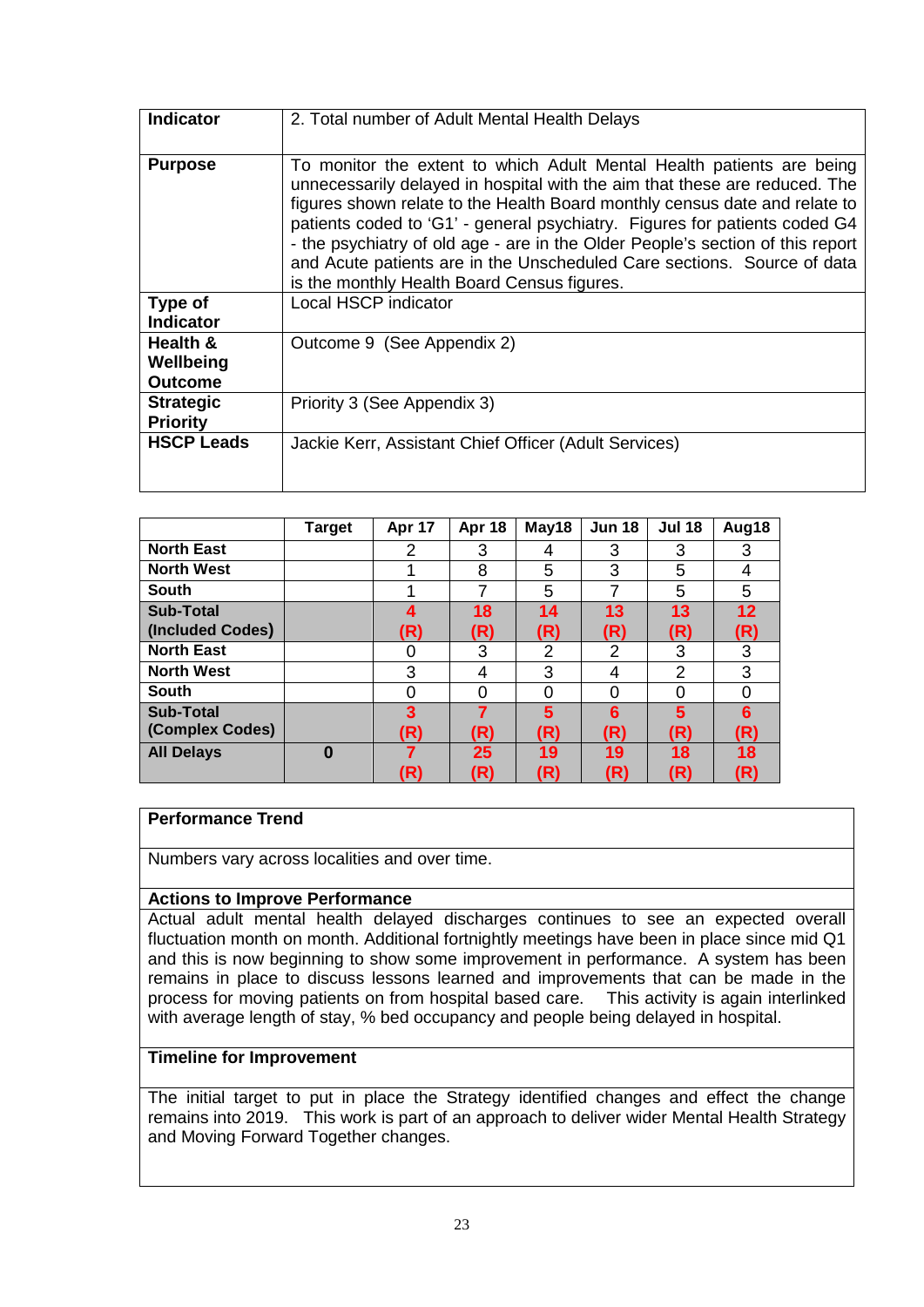## **CRIMINAL JUSTICE**

| <b>Indicator</b>                        | 1. Percentage of Community Payback Order (CPO) unpaid work<br>placements commenced within 7 days of sentence.                                                                                                                            |
|-----------------------------------------|------------------------------------------------------------------------------------------------------------------------------------------------------------------------------------------------------------------------------------------|
| <b>Purpose</b>                          | monitor whether Community Payback Order unpaid<br>To<br>work<br>placements are commencing within at least 7 working days of the order<br>having been made. This indicator remains relevant to reflect the need<br>for speed in response. |
| Type of<br><b>Indicator</b>             | Local HSCP indicator                                                                                                                                                                                                                     |
| Health &<br>Wellbeing<br><b>Outcome</b> | Outcome 9 (See Appendix 2)                                                                                                                                                                                                               |
| <b>Strategic</b><br><b>Priority</b>     | Priority 5 (See Appendix 3)                                                                                                                                                                                                              |
| <b>HSCP Lead</b>                        | Ann Marie Rafferty, Assistant Chief Officer (Public Protection and<br><b>Complex Needs)</b><br>Jim McBride, Head of Adult Services (Homelessness & Criminal<br>Justice)                                                                  |

| <b>Target</b> | Locality             | 16/17<br>Q4 | 17/18<br>Q <sub>2</sub> | 17/18<br>Q <sub>3</sub> | 17/18<br>Q4              | 18/19<br>Q1 | 18/19<br>Q <sub>2</sub> |  |  |  |  |  |  |  |
|---------------|----------------------|-------------|-------------------------|-------------------------|--------------------------|-------------|-------------------------|--|--|--|--|--|--|--|
| 80%           | <b>North</b><br>East | 63% (R)     | 67% (R)                 | 68% (R)                 | 58% (R)                  | 82% (G)     | 81% (G)                 |  |  |  |  |  |  |  |
| 80%           | <b>North</b><br>West | 70% (R)     | $65\%$ (R)              | 65% (R)                 | 76% (R)                  | $71\%$ (R)  | 69% (R)                 |  |  |  |  |  |  |  |
| 80%           | South                | 63% (R)     | $67\%$ (R)              | 66% (R)                 | 65% (R)                  | $62\%$ (R)  | 66% (R)                 |  |  |  |  |  |  |  |
| 80%           | Glasgow              | 65% (R)     | 66%(R)                  | 67% (R)                 | 67% (R)                  | 72% (R)     | 72% (R)                 |  |  |  |  |  |  |  |
|               |                      |             |                         |                         | <b>Performance Trend</b> |             |                         |  |  |  |  |  |  |  |

At Q2 North East (GREEN) exceeded the target for this indicator, while performance for the other localities and city-wide remained below target and RED. Level 1 orders are imposed by the courts without prior social work involvement so there is no pre-sentence opportunity to provide reporting instructions to attend fast track and we are dependent on courts signposting to Fast Track team. Level 2 orders require submission of a report from social work and therefore we can provide pre-sentence reporting instructions to the offender to ensure immediacy of attendance at Fast Track and consequently placement.

#### **Actions to Improve Performance**

We continue to improve signposting via court liaison meetings, and a recent pilot commenced in June 2018 by the Fast Track Team to provide a presence in court at Glasgow Sheriff Court. In addition, we have re launched reporting instructions that are to be included in every social work report to court. There is still the issue of the level 1 orders that do not require a social work report and continued work with clerks to improve signposting is part of the pilot.

#### **Timeline for Improvement**

We continue to place an emphasis on this indicator and it is hoped that improvements will be seen by Q4.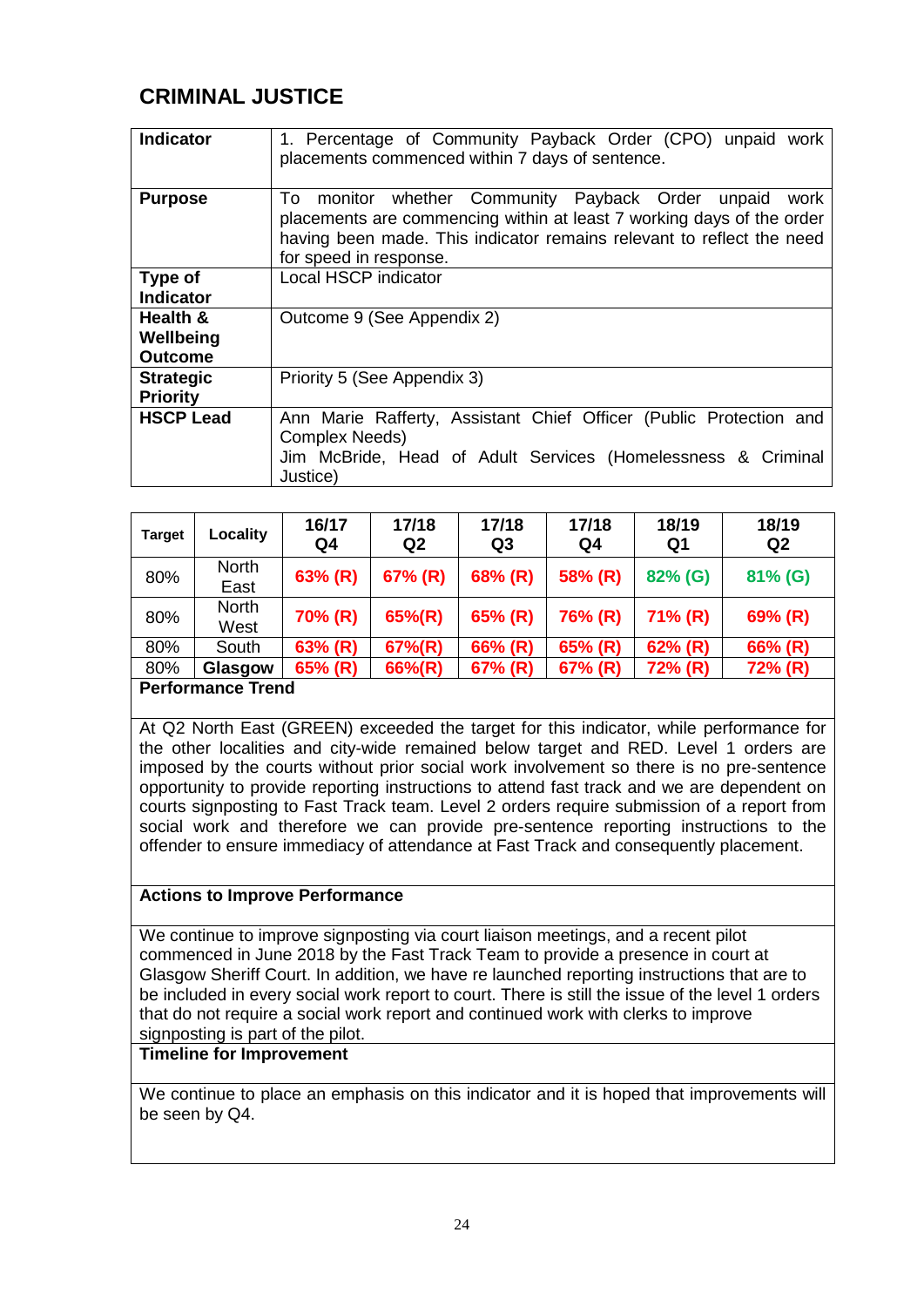## **HEALTH IMPROVEMENT**

| <b>Indicator</b>                        | 1. Smoking Quit Rates at 3 months from the 40% most deprived<br>areas.                                                                                                                                                                                                                                                                                                                                                                                                               |
|-----------------------------------------|--------------------------------------------------------------------------------------------------------------------------------------------------------------------------------------------------------------------------------------------------------------------------------------------------------------------------------------------------------------------------------------------------------------------------------------------------------------------------------------|
| <b>Purpose</b>                          | To monitor the extent to which people in receipt of smoke free<br>services are successfully quitting smoking after their intervention.<br>This relates to those in the 40% most deprived quintile and the<br>combined total includes quits from community, acute, maternity,<br>mental health, pharmacy & prisons. Community smoking cessation<br>services deliver services within community settings but also support<br>and contribute to quits within these other wider settings. |
| Type of<br><b>Indicator</b>             | NHS LDP (Local Development Plan) Standard                                                                                                                                                                                                                                                                                                                                                                                                                                            |
| Health &<br>Wellbeing<br><b>Outcome</b> | Outcome 5 (See Appendix 2)                                                                                                                                                                                                                                                                                                                                                                                                                                                           |
| <b>Strategic</b><br><b>Priority</b>     | Priority 1 (See Appendix 3)                                                                                                                                                                                                                                                                                                                                                                                                                                                          |
| <b>HSCP Lead</b>                        | Fiona Moss, Head of Health Improvement and Equalities                                                                                                                                                                                                                                                                                                                                                                                                                                |

| Area                                                              | <b>Target</b><br>16/17 | <b>Actual</b><br>16/17 | Target<br>17/18 | <b>Actual</b><br>17/18 | <b>Target</b><br>18/19 | <b>Actual</b><br>18/19 |  |  |  |
|-------------------------------------------------------------------|------------------------|------------------------|-----------------|------------------------|------------------------|------------------------|--|--|--|
| North East                                                        | 523                    | 489 (R)                | 523             | 498 (A)                | 131                    | 107(R)                 |  |  |  |
| North West                                                        | 407                    | 346(R)                 | 407             | 431 (G)                | 102                    | 84 (R)                 |  |  |  |
| South                                                             | 458                    | 415 (R)                | 458             | 469 (G)                | 115                    | 97 (R)                 |  |  |  |
| 1,250(R)<br>288(R)<br>1388<br>1,398(G)<br>1,388<br>347<br>Glasgow |                        |                        |                 |                        |                        |                        |  |  |  |
| <b>Performance Trend</b>                                          |                        |                        |                 |                        |                        |                        |  |  |  |

At year-end we exceeded the annual target in respect of smoking quits at 3 months. Figures below target for the first quarter of 2018/19.

#### **Actions to Improve Performance**

A city wide review of the community cessation model identified a number of improvement actions which are continuing to be implemented. A new City Tobacco Group has been set up to develop a consistent, evidence based and cost effective approach for the delivery and development of tobacco work. The group has developed an action plan with clear priority areas to ensure consistency of delivery & monitor performance across the city.

#### **Timeline for Improvement**

Substantial efforts were made to increase numbers accessing community cessation groups. These include the development of "golden ticket" invites which have been sent to clients in some areas in order to encourage re-engagement with the service, and also targeted Facebook campaigns. Additional targeting of pharmacies and GP practices in our most deprived areas such as Bridgeton, Maryhill & Govan has also taken place in order to build relationships and increase referrals to the community service.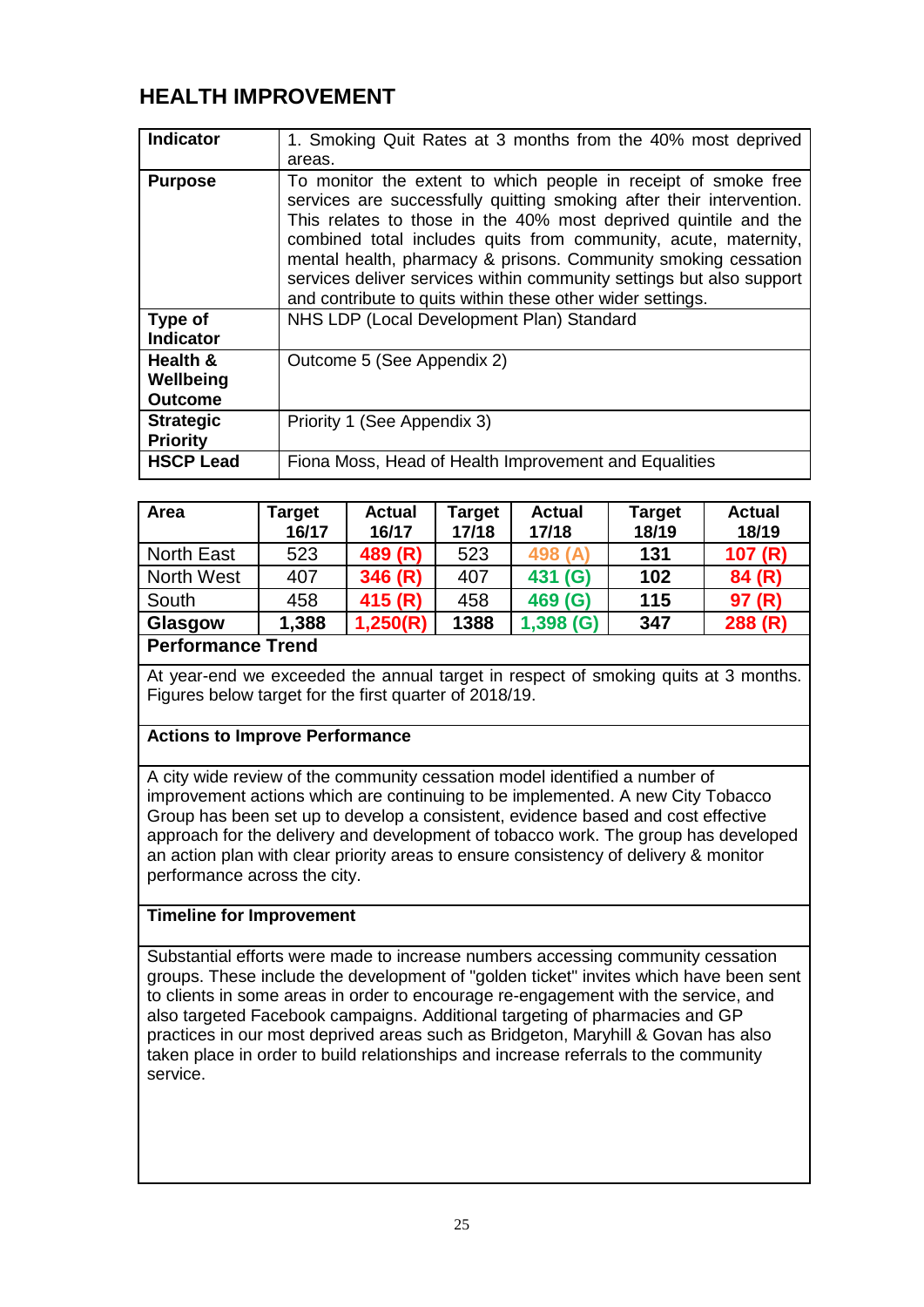## **HUMAN RESOURCES**

| <b>Indicator</b>                        | 1. NHS Sickness absence rate (%)                                                                                                                                                                                 |
|-----------------------------------------|------------------------------------------------------------------------------------------------------------------------------------------------------------------------------------------------------------------|
| <b>Purpose</b>                          | To monitor the level of sickness absence across NHS Services. Lower<br>sickness absence levels are desirable for service delivery and<br>efficiency. The NHS target is for sickness levels to be at 4% or below. |
| Type of<br><b>Indicator</b>             | NHS LDP (Local Development Plan) Standard                                                                                                                                                                        |
| Health &<br>Wellbeing<br><b>Outcome</b> | Outcome 1 (See Appendix 2)                                                                                                                                                                                       |
| <b>Strategic</b><br><b>Priority</b>     | Priority 1 (See Appendix 3)                                                                                                                                                                                      |
| <b>HSCP Lead</b>                        | Sybil Canavan, Head of People and Change                                                                                                                                                                         |

| <b>HSCP</b>              | <b>Target</b> | <b>Mar</b><br>$-16$ | <b>Mar</b><br>$-17$ | Mar-<br>18 | May-<br>18 | Jun<br>$-18$ | Jul-<br>18 | Aug-<br>18 | Sep-<br>18 |
|--------------------------|---------------|---------------------|---------------------|------------|------------|--------------|------------|------------|------------|
| <b>HSCP</b>              | 4%            | 5.5%                | 7.24%               | 6.27%      | 6.36%      | 9.38%        | 8.55%      | 6.96%      | 7.31%      |
| Central                  |               | (R)                 | (R)                 | (R)        | (R)        | (R)          | (R)        | (R)        | (R)        |
| <b>North East</b>        | 4%            | 5.8%                | 6.51%               | 5.99%      | 6.16%      | 6.03%        | 7.23%      | 7.62%      | 6.7%       |
|                          |               | (R)                 | (R)                 | (R)        | (R)        | (R)          | (R)        | (R)        | (R)        |
| <b>North</b>             | 4%            | 6.0%                | 6.45%               | 5.23%      | 5.88%      | 5.77%        | 5.61%      | 5.46%      | 6.28%      |
| West                     |               | (R)                 | (R)                 | (R)        | (R)        | (R)          | (R)        | (R)        | (R)        |
| South                    | 4%            | 7.8%                | 6.26%               | 5.59%      | 5.60%      | 6.34%        | 6.74%      | 7%         | 5.46%      |
|                          |               | (R)                 | (R)                 | (R)        | (R)        | (R)          | (R)        | (R)        | (R)        |
| Mental                   | 4%            | 3.3%                | 2.21%               | 1.41%      | 1.83%      | 1.16%        | 2.18%      | 3.23%      | 3.47%      |
| Health                   |               | (G)                 | (G)                 | (G)        | (G)        | (G)          | (G)        | (G)        | (G)        |
| Central                  |               |                     |                     |            |            |              |            |            |            |
| Glasgow                  | 4%            | 6.3%                | 6.19%               | 5.42%      | 5.69%      | 5.90%        | 6.44%      | 6.58%      | 6.14%      |
| City                     |               | (R)                 | (R)                 | (R)        | (R)        | (R)          | (R)        | (R)        | (R)        |
| <b>Performance Trend</b> |               |                     |                     |            |            |              |            |            |            |

Variations across areas and over time. The levels of absence rose during July and August to levels higher than usual for that time of year but have subsequently reduced in September. However, levels are still higher than at the same point last year.

#### **Actions to Improve Performance**

The absence levels for the HSCP have historically remained above the national target. The current action plan to support managers in reducing absence include the following:-

- The primary reasons for recent absence remain mental health related, musculoskeletal and respiratory issues. People and Change Managers maintain an overview of attendance for each locality, looking at 'hotspots'; monitoring trends and patterns; and providing reports to Locality Management Team meetings, highlighting where management actions are required. The Head of People & Change also reviews the absence statistics and reports to the HSCP Senior Management Team and H R performance meeting and the health board.
- People and Change Managers continue to engage with senior management teams to shift the focus onto 'promotion of attendance'. This is achieved by reviewing reasons for absence; identifying patterns and trends through workforce information; and encouraging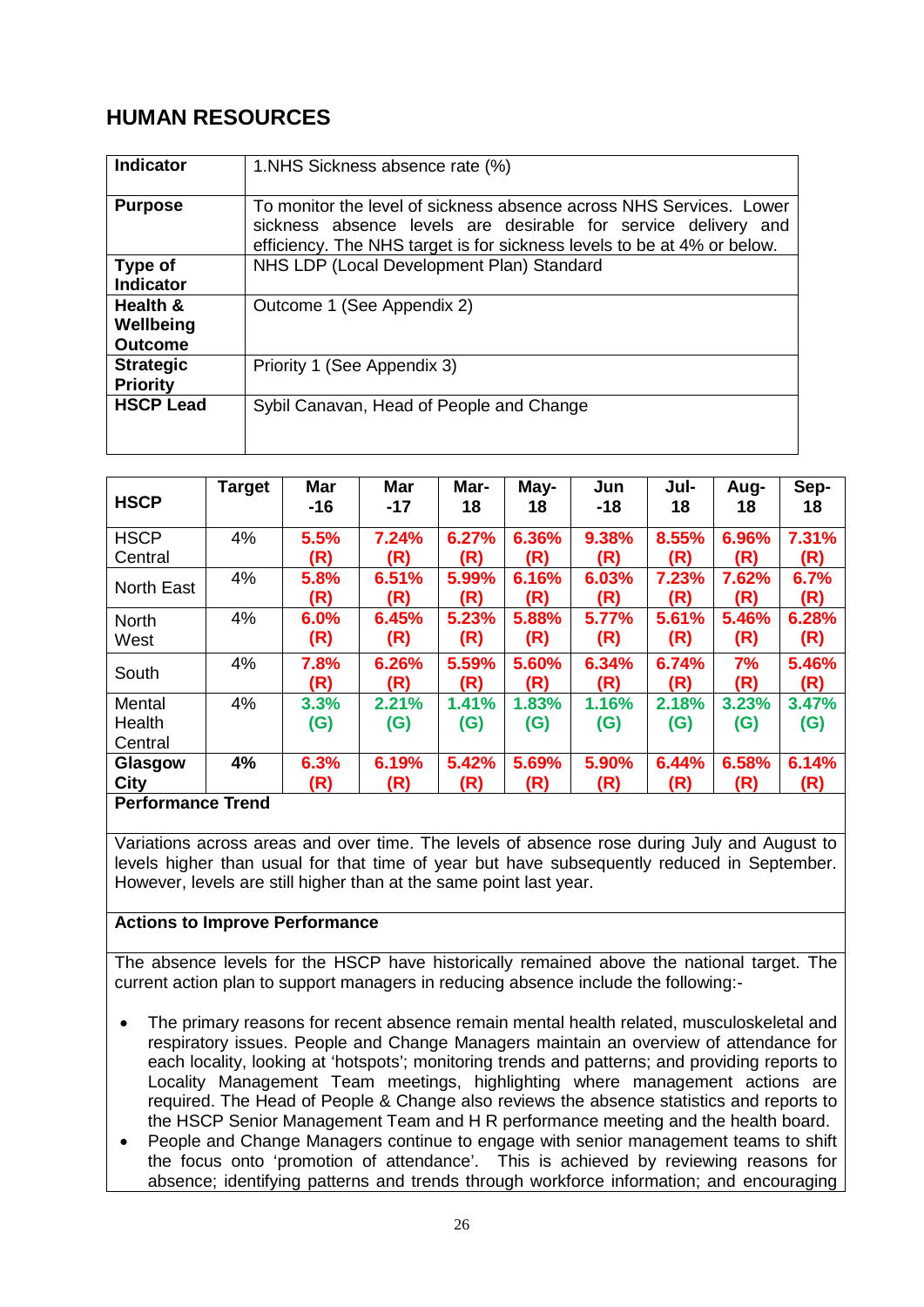managers to anticipate peaks and the early interventions which could be applied. Additional support is available from the HR Support Unit and Specialist Services including Occupational Health, and Health & Safety which are promoted to line managers and staff.

• The newly established central Absence Management team are being asked to support work at a local level to supplement the resources available to address absence issues within the HSCP.

#### **Timeline for Improvement**

Absence management is a focus of on-going activity across the HSCP. Monthly information is made available to all managers and management teams regarding their own service areas, the matter is routinely discussed and also training and tool kits are in place for managers to support their processes and interactions with staff.

The figures are reviewed monthly.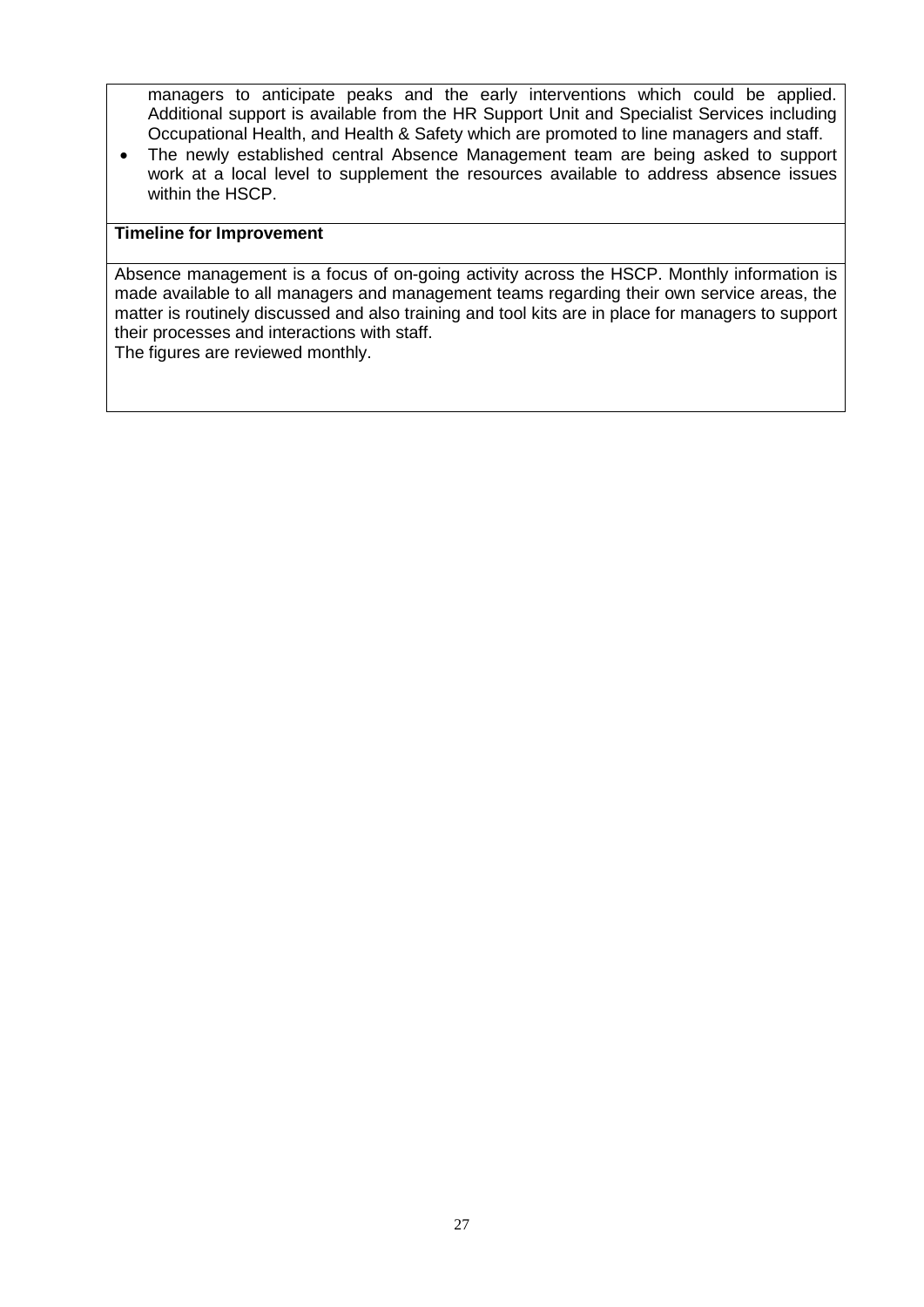| <b>Indicator</b>                        | 2. Social Work Sickness Absence Rate (Average Days Lost)                                                                                                                                                                          |
|-----------------------------------------|-----------------------------------------------------------------------------------------------------------------------------------------------------------------------------------------------------------------------------------|
| <b>Purpose</b>                          | To monitor the level of sickness absence across Social Work<br>Services. Lower sickness absence levels are desirable for<br>service delivery and efficiency. The Social Work target is for<br>sickness levels to be below target. |
| Type of<br><b>Indicator</b>             | Local HSCP indicator                                                                                                                                                                                                              |
| Health &<br>Wellbeing<br><b>Outcome</b> | Outcome 1 (See Appendix 2)                                                                                                                                                                                                        |
| <b>Strategic</b><br><b>Priority</b>     | Priority 1 (See Appendix 3)                                                                                                                                                                                                       |
| <b>HSCP Lead</b>                        | Christina Heuston, Head of Corporate Services                                                                                                                                                                                     |

Social Work absence rates are measured on average days lost (ADL) per employee rather than a percentage figure.

|                                  | 16/17<br>Q4    | 17/18<br>Q1    | 17/18<br>Q2    | 17/18<br>Q <sub>3</sub> | 17/18<br>Q4           | 18/19<br>Q1           | 18/19<br>Q2           |
|----------------------------------|----------------|----------------|----------------|-------------------------|-----------------------|-----------------------|-----------------------|
| Average<br>Days<br>Lost<br>(ADL) | Target<br>2.53 | Target<br>2.45 | Target<br>2.58 | Target<br>2.64          | <b>Target</b><br>2.53 | <b>Target</b><br>2.45 | <b>Target</b><br>2.58 |
| <b>North</b><br>East             | 3.4(R)         | 1.9(G)         | 2.9(R)         | 4.0(R)                  | 4.9(R)                | 5.3(R)                | 4.3(R)                |
| <b>North</b><br>West             | 2.8(R)         | 3.2(R)         | 2.8(R)         | 2.0(G)                  | 3.3(R)                | 3.2(R)                | 2.9(R)                |
| South                            | 3.9(R)         | 2.6(R)         | 2.8(R)         | 3.1(R)                  | 3.9(R)                | 4.5(R)                | 3.6(R)                |
| Glasgow<br><b>City</b>           | 2.7(R)         | 2.6(R)         | 2.6(R)         | 3.2(R)                  | 3.3(R)                | 3.8(R)                | 3.3(R)                |

Below shows the Social Work period trend using the average days lost calculator.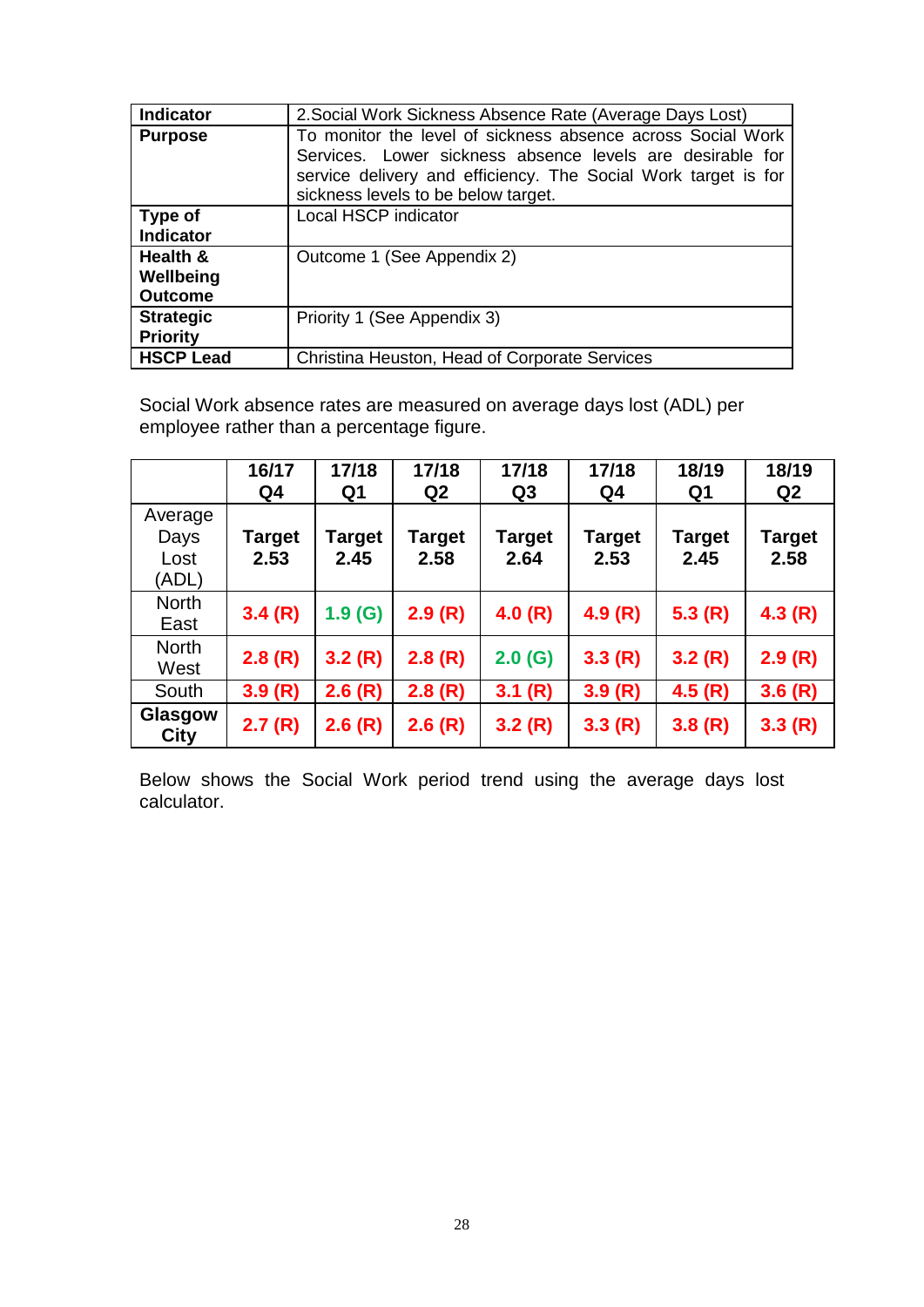



Below shows percentage absence period trends for both Social Work and Health.

#### **Chart 2**



Chart 1 highlights a more accurate trend for social work as absence rates are measured on average days lost (ADL) per employee and does not take annual leave into account.

Chart 2 does not give an accurate account of sickness absence for Social Work as it also takes into account annual leave. As annual leave increases at year end, this skews the levels for sickness absence around this period.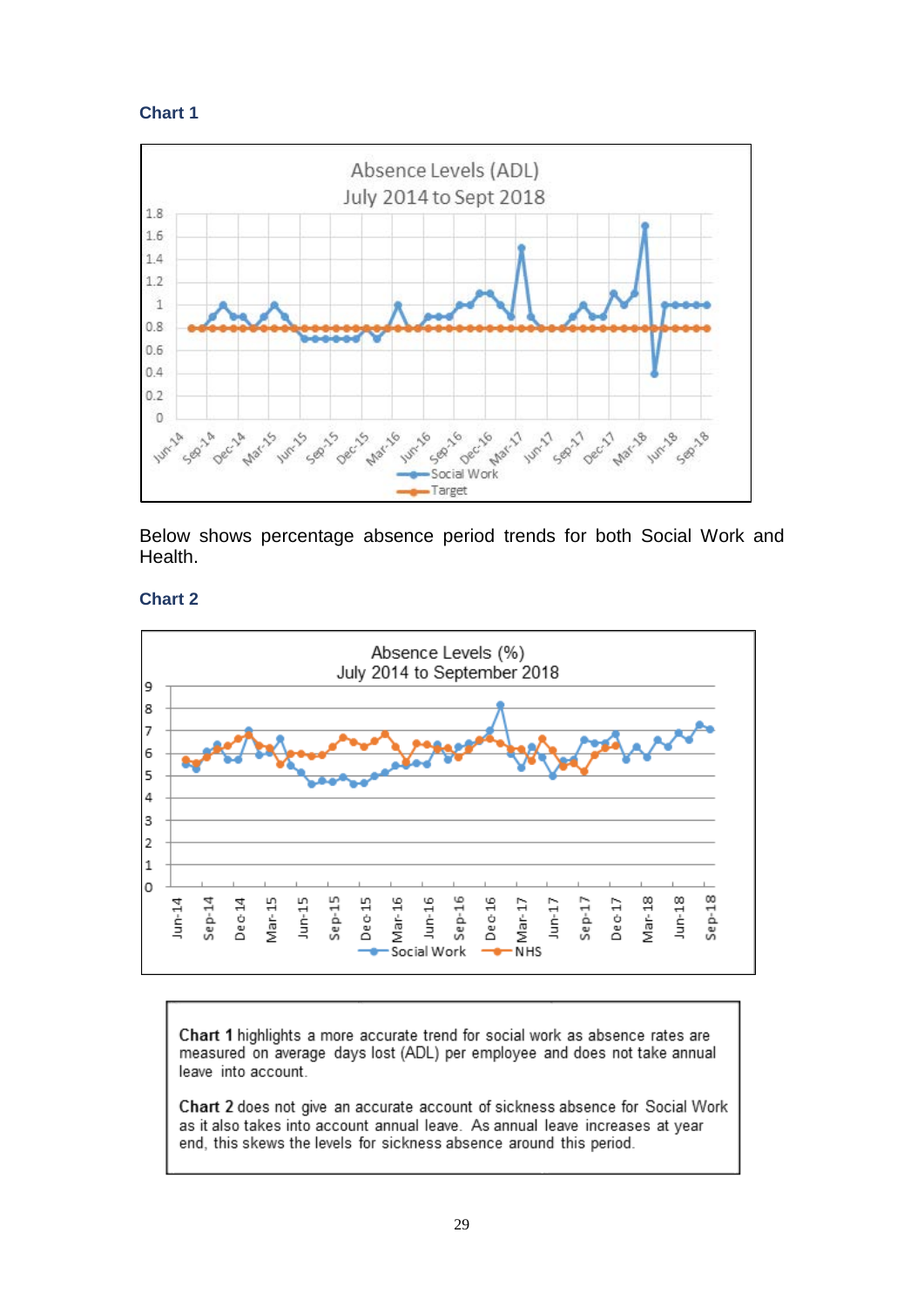Quarter 2 locality figures has been determined using an average of the previous four quarters as we are unable to source the period data from the system due to the ongoing organisational structure changes taking place.

Absence performance for quarter 2 overall has increased compared to the same quarter last year. However, Quarter 1 and 2 for 2018/19 has demonstrated a downward trend in comparison to 2017/18 trend, resulting in Average Days Lost of 3.3.

Long term absence continues to be the largest contributor to the Service's overall absence figures, with psychological and musculoskeletal absences being consistently high. **Actions to Improve Performance**

A review of the attendance management action plan will be carried out in order to try and address consistently high absence figures and the implementation of further interventions and strategies may assist in bringing the Service's absence figures nearer to 2015/16 yearly performance of 9.7 ADL.

#### **Timeline for Improvement**

With the implementation of the revised action plan, it would be anticipated that a steady improvement may be achieved by the end of 2018/19.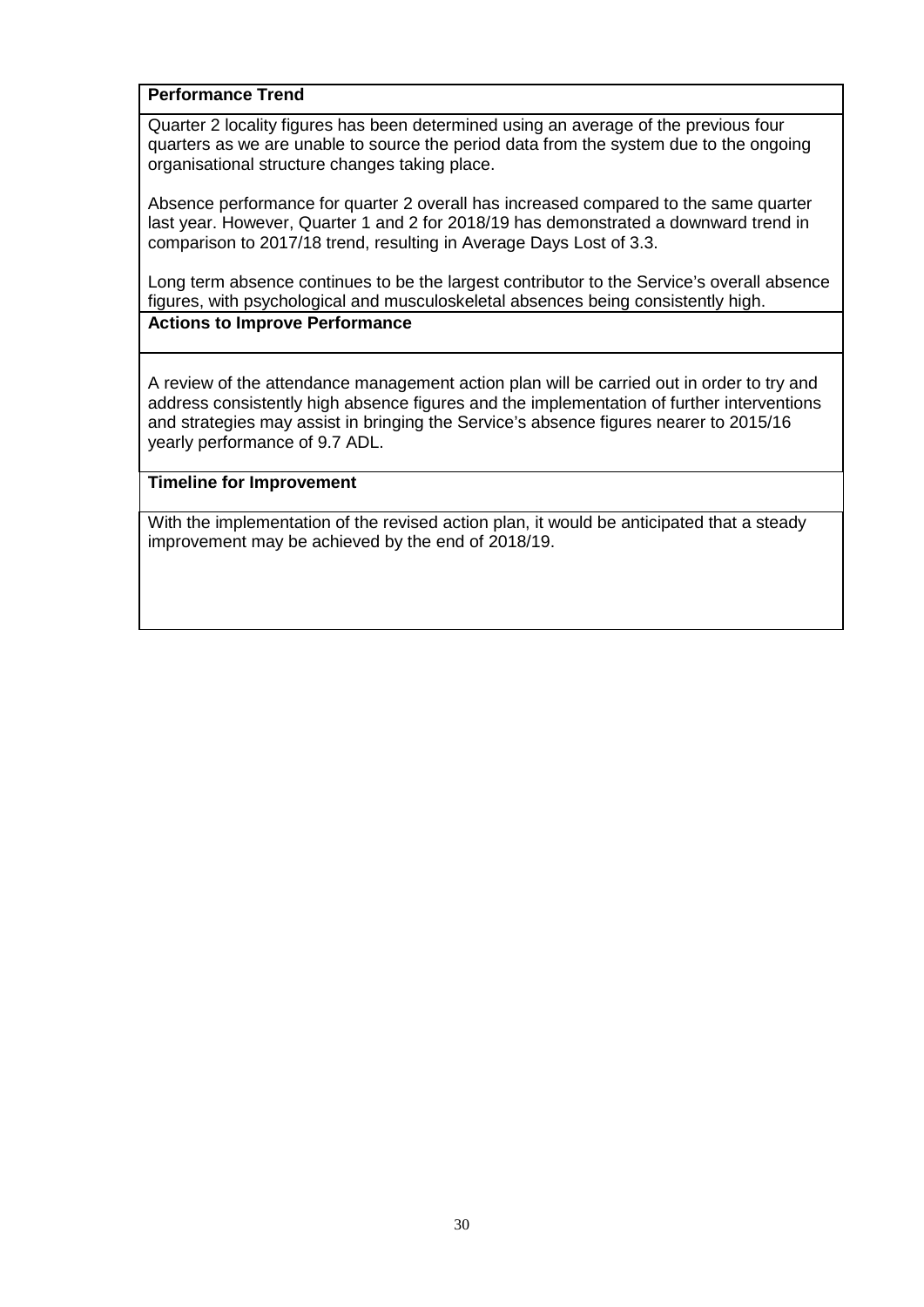## **BUSINESS PROCESSES**

| <b>Indicator</b>                        | 2. Percentage of NHS Stage 2 Complaints responded to within<br>timescale.                                                         |  |  |  |  |  |  |  |  |
|-----------------------------------------|-----------------------------------------------------------------------------------------------------------------------------------|--|--|--|--|--|--|--|--|
| <b>Purpose</b>                          | To monitor performance in relation to the agreed NHS target time for<br>responding to complaints (target is 20 days for stage 2). |  |  |  |  |  |  |  |  |
| Type of<br><b>Indicator</b>             | <b>Local HSCP indicator</b>                                                                                                       |  |  |  |  |  |  |  |  |
| Health &<br>Wellbeing<br><b>Outcome</b> | Outcome 3 (See Appendix 2)                                                                                                        |  |  |  |  |  |  |  |  |
| <b>Strategic</b><br><b>Priority</b>     | Priority 5 (See Appendix 3)                                                                                                       |  |  |  |  |  |  |  |  |
| <b>HSCP Lead</b>                        | Allison Eccles, Head of Business Development                                                                                      |  |  |  |  |  |  |  |  |

| Locality                   | <b>TARGET</b> | 17/18             | 17/18          | 18/19                    | 18/19             |
|----------------------------|---------------|-------------------|----------------|--------------------------|-------------------|
|                            |               | Q <sub>1</sub>    | Q <sub>4</sub> | Q1                       | Q <sub>2</sub>    |
| <b>HSCP</b>                | 70%           | 76%<br>(G)        | 60%<br>(R)     | <b>74%</b><br><b>(G)</b> | 64%<br>(R)        |
| <b>NE</b>                  | 70%           | 100%<br>(G)       | 40%<br>(R)     | 62%<br>(R)               | 75%<br><b>(G)</b> |
| <b>NW</b>                  | 70%           | 80%<br>(G)        | 64%<br>(R)     | 56%<br>(R)               | 73%<br>(G)        |
| South                      | 70%           | 50%<br>(R)        | 100%<br>(G)    | nil                      | 50%<br>(R)        |
| Corporate<br>(exc prisons) | 70%           | nil               | 100%<br>(G)    | nil                      | nil               |
| Prisons                    | 70%           | <b>74%</b><br>(G) | 59%<br>(R)     | 77.5%<br>(G)             | 61.8%<br>(R)      |

#### **Performance Trend**

Variations across localities and over time. The HSCP as a whole moved to RED in the last period, as it did in the South and for Prisons. The performance in South locality is RED but this actually only represents a single case being above target (one of two carried forward from the previous quarter). It is not indicative of a pattern of poor performance, therefore, but reflective of the low numbers of complaints involved.

The number of stage 2 complaints in localities and at a corporate level generally are low. Prison stage 2 complaints drive the overall HSCP performance for this indicator and performance dipped markedly in the second quarter for prisons. The majority of these complaints are resolved at the first stage with the sector having a good record at clearing them (of 367 complaints closed in the second Quarter, 265 were closed at the first stage and 98% of these were closed in time). The cases that remain are by definition more complex and closure within 20 working days can be challenging and resource intensive. In addition, the overall volume of prison complaints rose by 16% between quarters 1 and 2, placing additional strain on resources for complaints handling. The performance dip occurred mainly within Low Moss prison, which in Q2 also experienced the largest volume.

#### **Actions to Improve Performance**

There will be am Increased focus on clearing stage 2 complaints on time in the prison sector, particularly within Low Moss, with efforts also being made to deal with an even greater proportion of complaints at the first stage. Following the 16% increase between Q1 and Q2, a reduction in the actual numbers of complaints received to more stable levels, would support these efforts.

#### **Timeline for Improvement**

It is anticipated that improvements will be seen going forward in Quarters 3 and 4.